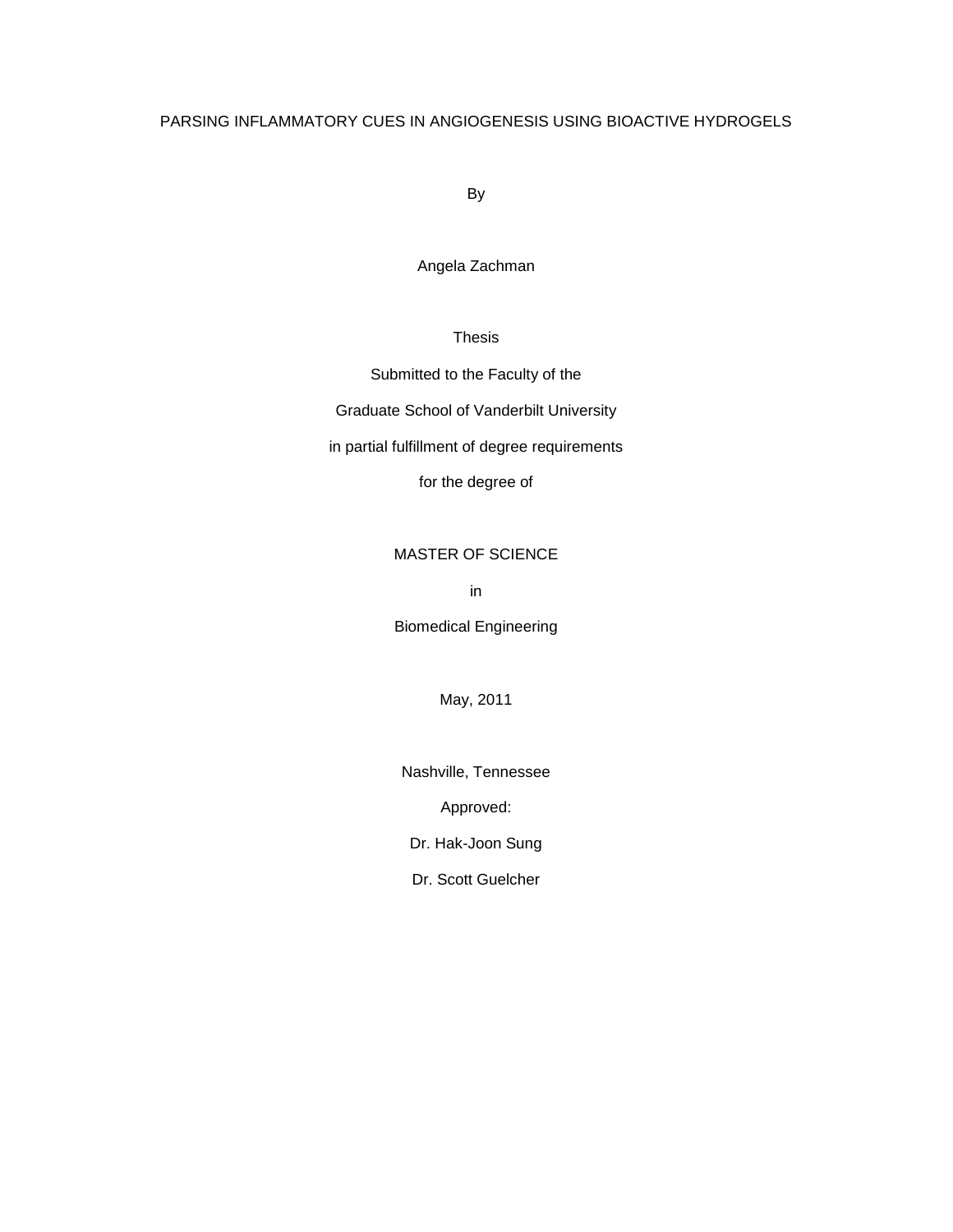# ACKNOWLEDGEMENTS

<span id="page-1-0"></span>This work would not have been possible without the help of my PI, Dr. Hak-Joon Sung and my fellow lab mates, Spencer Crowder, Lucas Hofmiester, Dae Kwang Jung, and Mukesh Gupta. Katarzyna Zienkiewicz and Dr. Scott Guelcher were also of great help on this project as well as other collaborations, particularly for the HPLC analysis in this study. They provided great insight, suggestions, and support for my research. Ophir Ortiz and the New Jersey Center for Biomaterials at Rutgers University kindly supplied polymer samples and analyzed the mechanical properties of these polymers. I would like to thank the two undergraduate students who worked with me on this project, Christine Bronikowski and Aidan Boone. I would also like to thank Jason Tucker-Swartz and Dr. Melissa Skala for their help with OCT imaging. This work also would not have been possible without the Vanderbilt Institute of Nanoscale Science and Engineering (VINSE) for SEM imaging, and the Vanderbilt University School of Medicine (VUMC) Cell Imaging Shared Resource for confocal imaging. This work was supported by NIH HL091465 and NSF 1006558. I could not have accomplished this work without the love and support of my parents and family.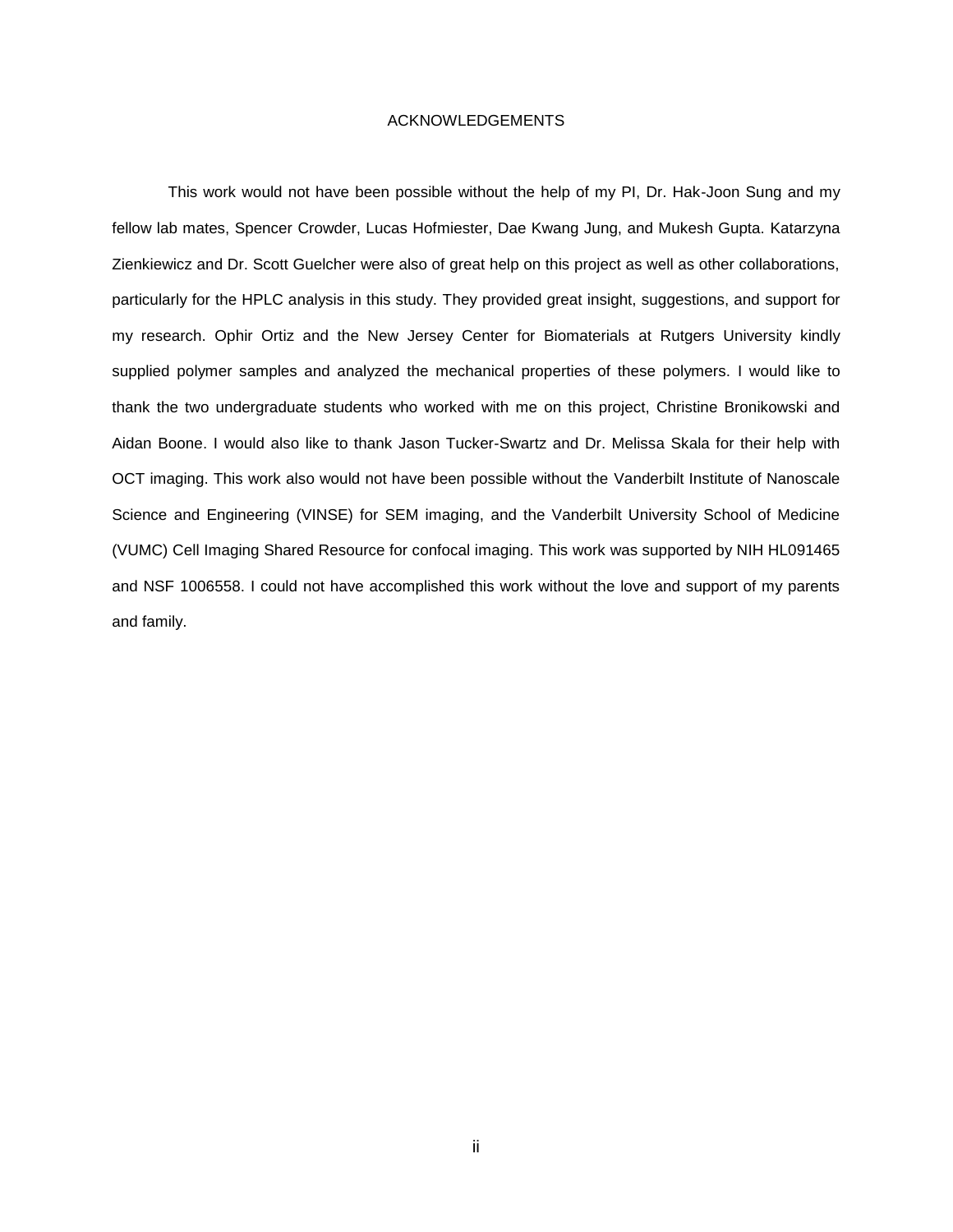# TABLE OF CONTENTS

|                                                                                              | Page |
|----------------------------------------------------------------------------------------------|------|
|                                                                                              |      |
|                                                                                              |      |
|                                                                                              |      |
| Chapter                                                                                      |      |
|                                                                                              |      |
|                                                                                              |      |
|                                                                                              |      |
|                                                                                              |      |
| II. PARSING INFLAMMATORY CUES IN ANGIOGENESIS USING BIOACTIVE HYDROGELS 4                    |      |
|                                                                                              |      |
|                                                                                              |      |
|                                                                                              |      |
|                                                                                              |      |
|                                                                                              |      |
|                                                                                              |      |
|                                                                                              |      |
|                                                                                              |      |
| In vitro angiogenic and inflammatory activities from culture of single cell types in peptide |      |
| Co-culture of human monocytes and HUVECs on collagen-hydrogel scaffolds  8                   |      |
| In vivo angiogenesis and inflammatory activation in implanted collagen-hydrogel              |      |
|                                                                                              |      |
|                                                                                              |      |
|                                                                                              |      |
|                                                                                              |      |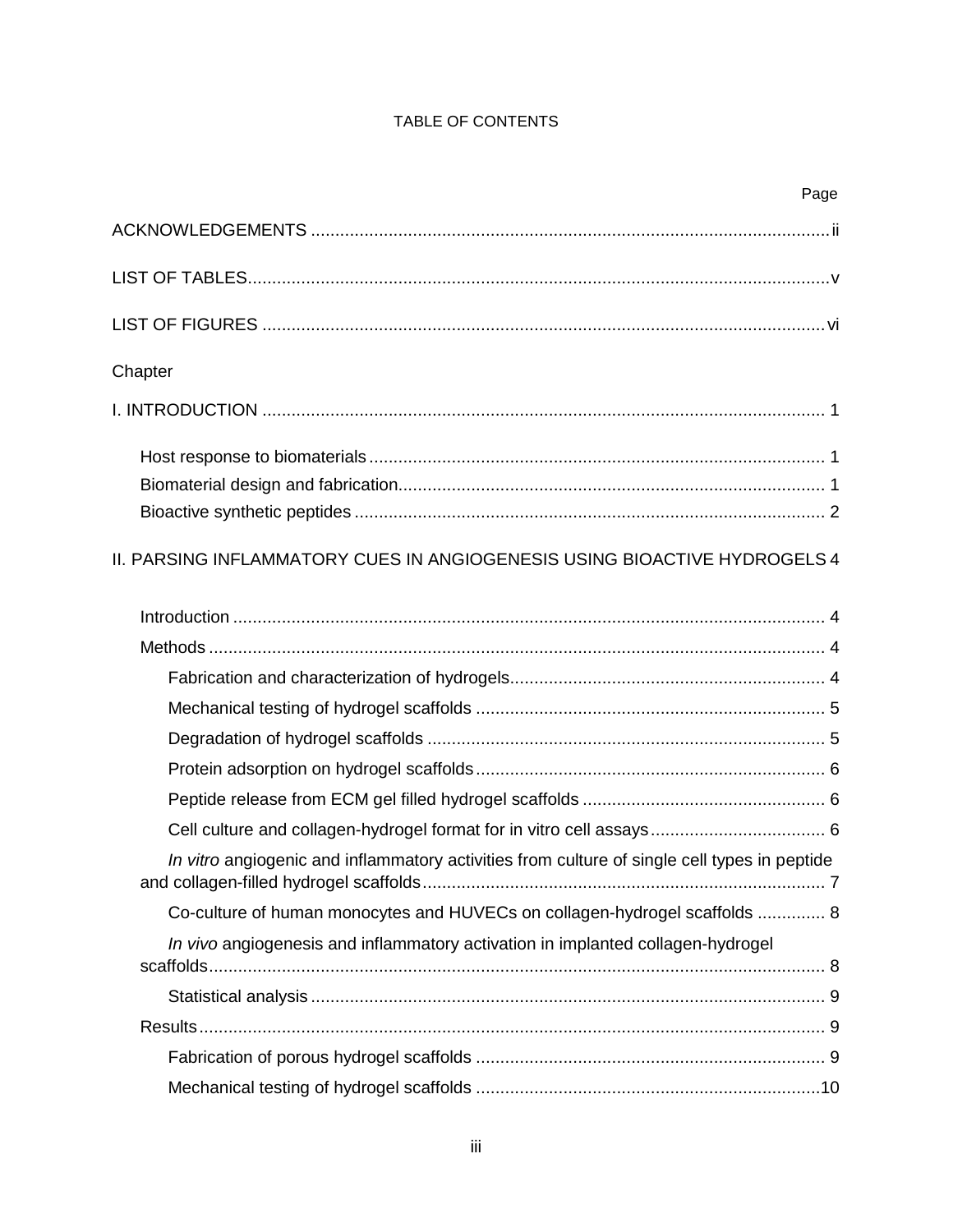| In vitro testing of pro-angiogenic effect on EC migration and tubulogenesis 13 |  |
|--------------------------------------------------------------------------------|--|
| In vitro testing of anti-inflammatory effect on macrophage activation 14       |  |
| Co-culture of macrophages and HUVECs on collagen-hydrogel scaffolds15          |  |
| In vivo subcutaneous implantation of collagen-hydrogel scaffolds 18            |  |
|                                                                                |  |
|                                                                                |  |
|                                                                                |  |
|                                                                                |  |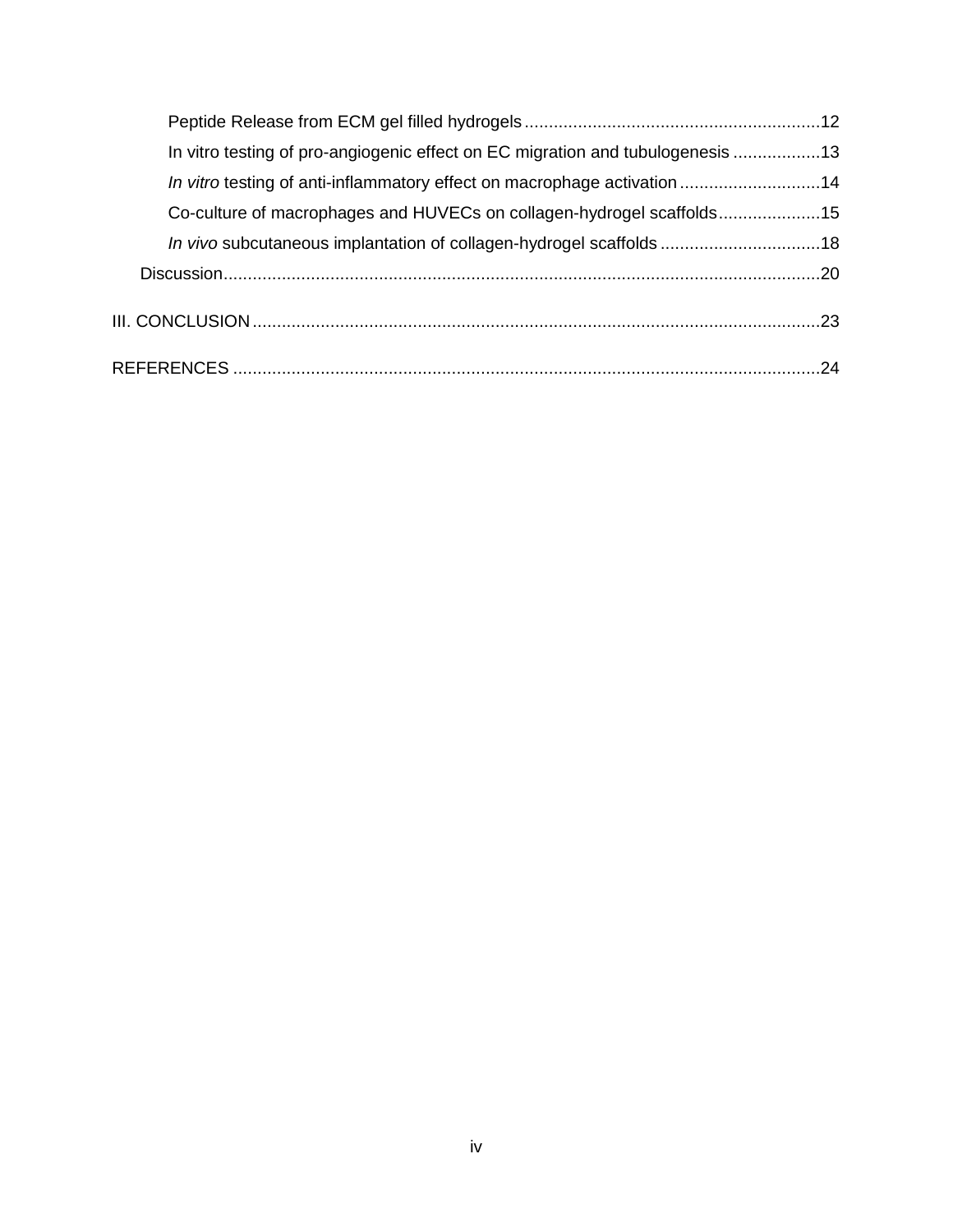# LIST OF TABLES

<span id="page-4-0"></span>

| Table | Page |
|-------|------|
|       |      |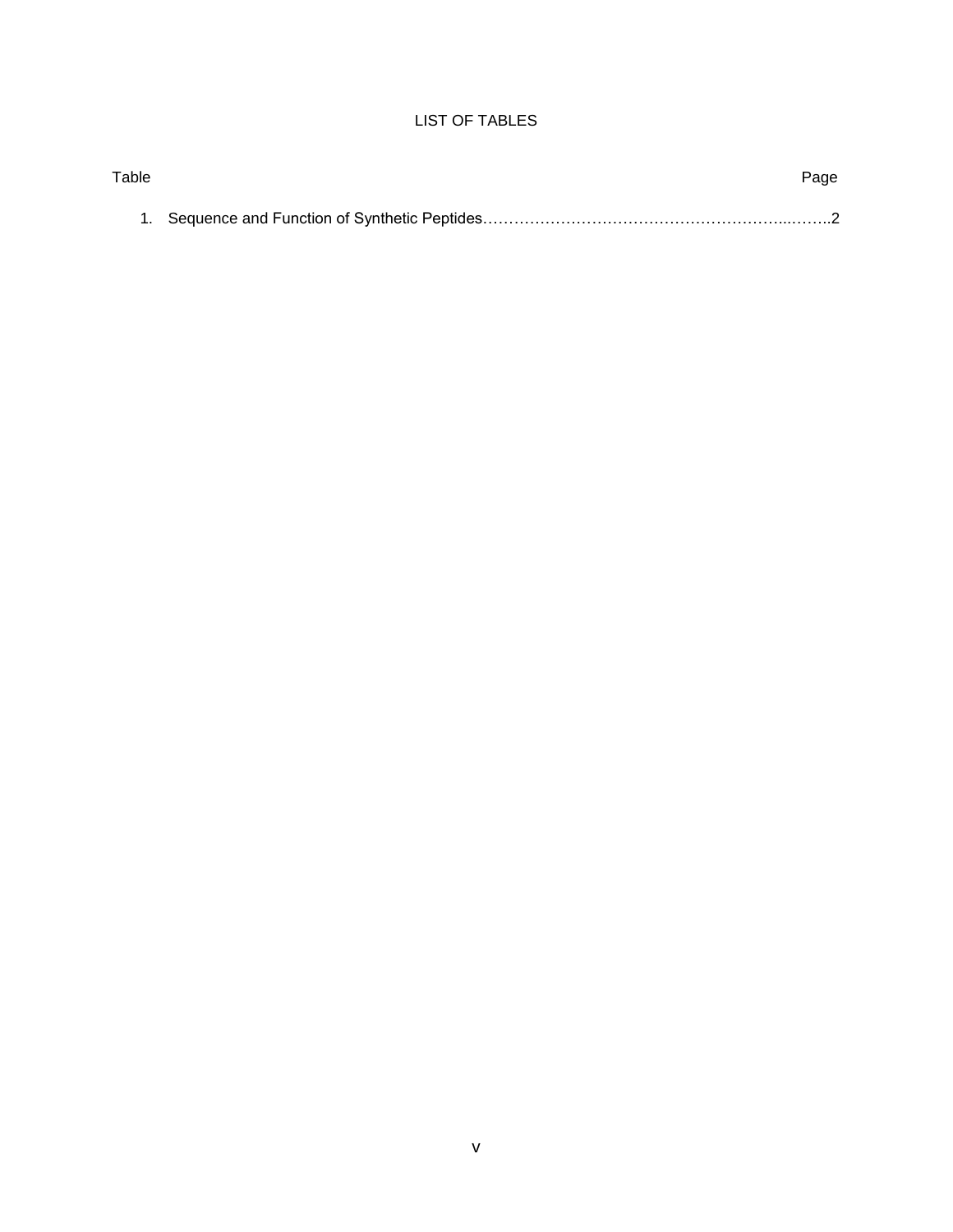# LIST OF FIGURES

<span id="page-5-0"></span>

| Figure |                                                                                                        | Page |
|--------|--------------------------------------------------------------------------------------------------------|------|
| 1.     |                                                                                                        |      |
| 2.     | Mechanical properties, degradation, and protein adsorption of hydrogel scaffolds11                     |      |
| 3.     |                                                                                                        |      |
| 4.     | In vitro responses of HUVECs and macrophages to peptide- loaded collagen-hydrogel                      |      |
| 5.     | In vitro co-culture of macrophages and HUVECs with combinations of peptides in collagen-               |      |
| 6.     | In vivo angiogenesis and inflammatory cell activation with peptides in collagen-hydrogel<br>scaffolds. |      |

 $\begin{array}{c} \hline \end{array}$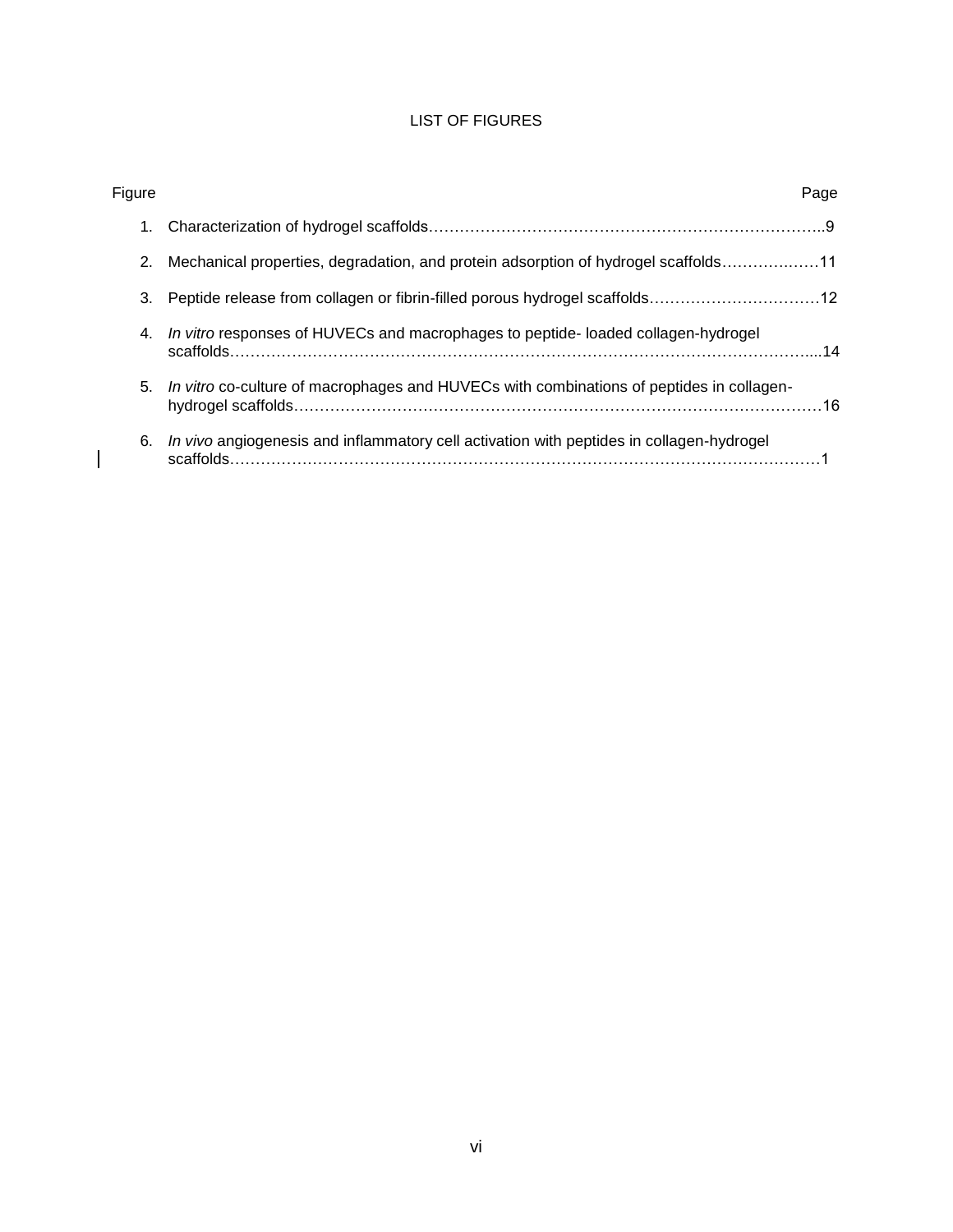#### CHAPTER I

#### INTRODUCTION

#### Host response to biomaterials

<span id="page-6-1"></span><span id="page-6-0"></span>Biomedical implants that facilitate communication and interaction with the surrounding tissue and circulatory system are rendered ineffective by the huge diffusion barrier and increased electrical resistance presented by the fibrous capsule [\[1,](#page-29-0) [2\]](#page-29-1). For successful implants, it is ideal to have the device surrounded and penetrated by highly vascularized tissue [\[3\].](#page-29-2) Angiogenesis occurs naturally in reproduction, wound repair, placental development, and the foreign body response to form new blood vessels from activated vascular endothelial cells (ECs). When grown on a biomaterial, ECs migrate, associate, and elongate into tubule structures that resemble immature budding capillaries during angiogenesis [\[4\]](#page-29-3). Both angiogenesis and inflammation are inescapable *in vivo* responses to all biomaterial implants, and there is emerging evidence that inflammatory cells regulate the functions of endothelial cells related to angiogenesis [\[5,](#page-29-4) [6\]](#page-29-5). Although these processes are thought to be related in fields such as cell biology, cancer, cardiovascular medicine, immunology, and pathophysiology, the interconnectivity of these two processes is not understood well in the field of biomaterials research [\[5-10\]](#page-29-4).

#### Biomaterial design and fabrication

<span id="page-6-2"></span>One key aspect of biomaterial applications for clinical implants is that the surface, internal, micro, and macro properties of biomaterials should be biomimetic to be compatible with the natural extracellular environment. On the other hand, modification of even one biomaterial parameter can affect cellular behavior and the subsequent physiological outcome. For example, increased roughness of biomaterial surfaces enhances the adhesion and growth of ECs [\[11,](#page-29-6) [12\]](#page-29-7), suggesting the possibility of controlling angiogenesis via modification of biomaterial surface parameters. Hydrogels are often thought to be relatively tissue-compatible, most likely due to their properties resembling living tissue, such as high water content and elasticity [\[13,](#page-29-8) [14\]](#page-29-9). Studies have also shown that implants with increased water content inhibit the adhesion of macrophages, and therefore, may affect the inflammatory response [\[15\]](#page-29-10). A unique type of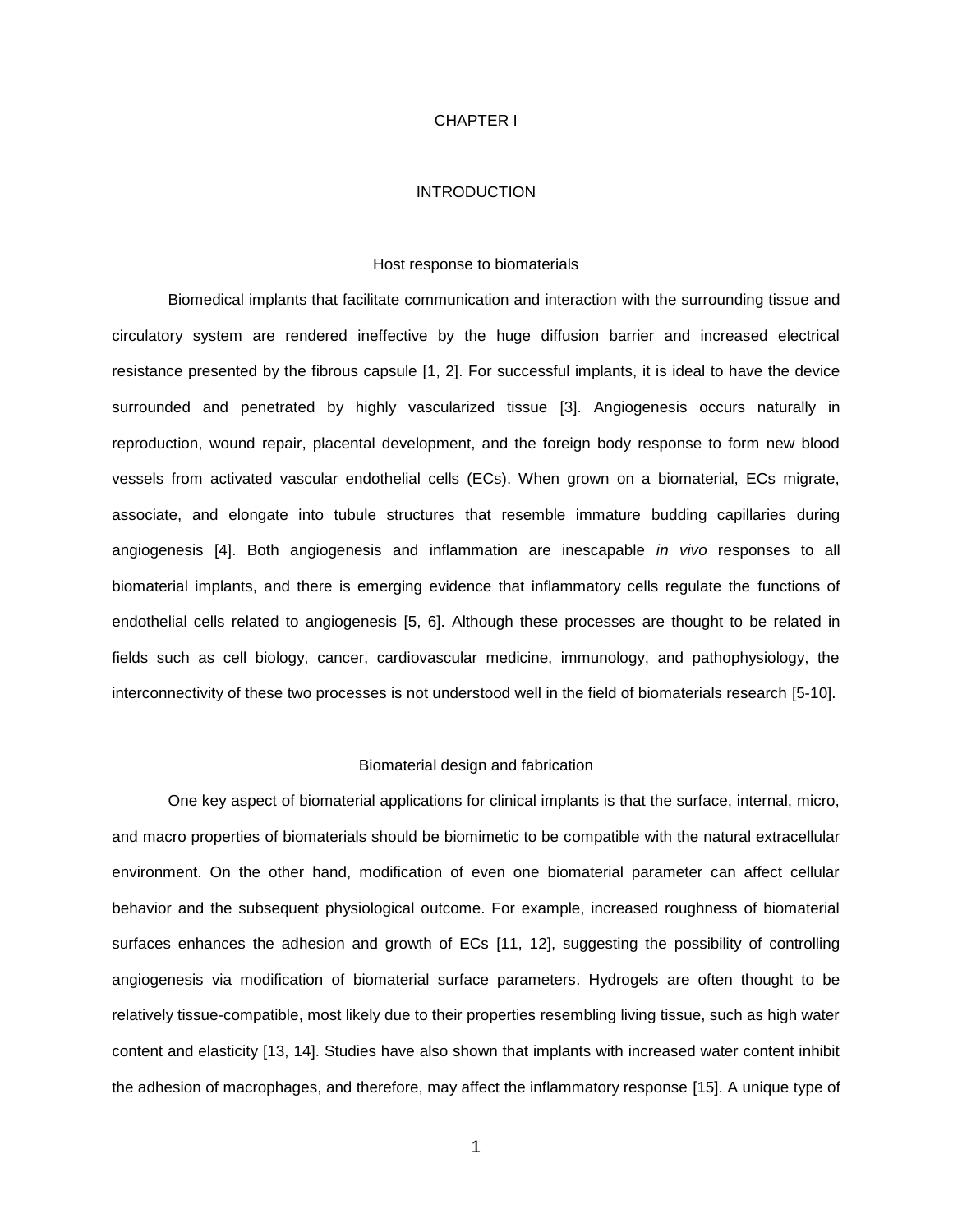polyethylene glycol (PEG)-cross-linked tyrosine-derived polycarbonate hydrogels have been synthesized and characterized. These polymeric hydrogels have controllable crosslink and degradation properties and can be easily fabricated into porous scaffolds, because studies have shown that a porous structure is also important to controlling inflammatory responses and vascularization [\[16,](#page-29-11) [17\]](#page-29-12). Tyrosine-derived polycarbonates are tissue-compatible, exhibit desirable mechanical properties, and are hydrophobic with a slow degradation rate [\[18\]](#page-29-13). Chemically cross-linking with PEG produces hydrolytically degradable hydrogels to facilitate cell interactions and accelerate wound healing [\[13,](#page-29-8) [19\]](#page-29-14).

#### Bioactive synthetic peptides

<span id="page-7-0"></span>Hydrogel scaffolds can be made more bioactive by introducing synthetic peptides that are derived from extracellular matrix (ECM) components. Studies have shown that peptides from laminin-1 (an ECM protein composed of three chains -- α1, ß1, and γ1) can promote angiogenesis *in vivo* [\[20,](#page-29-15) [21\]](#page-30-0). One of the most potent sites from laminin-1 is peptide C16 from the γ1 chain (Table 1). This peptide promotes EC adhesion, tube formation, and angiogenesis. The C16Y peptide was made through one amino acid substitution in the C16 sequence (Table 1) and showed strong inhibition of angiogenesis *in vivo* [\[20\]](#page-29-15). On the other hand, a tetrapeptide, Ac-SDKP (Table 1), has been identified as an anti-inflammatory cytokine, decreasing macrophage infiltration and TGF-β expression [\[22-25\]](#page-30-1). This peptide is normally present in organs and biological fluids.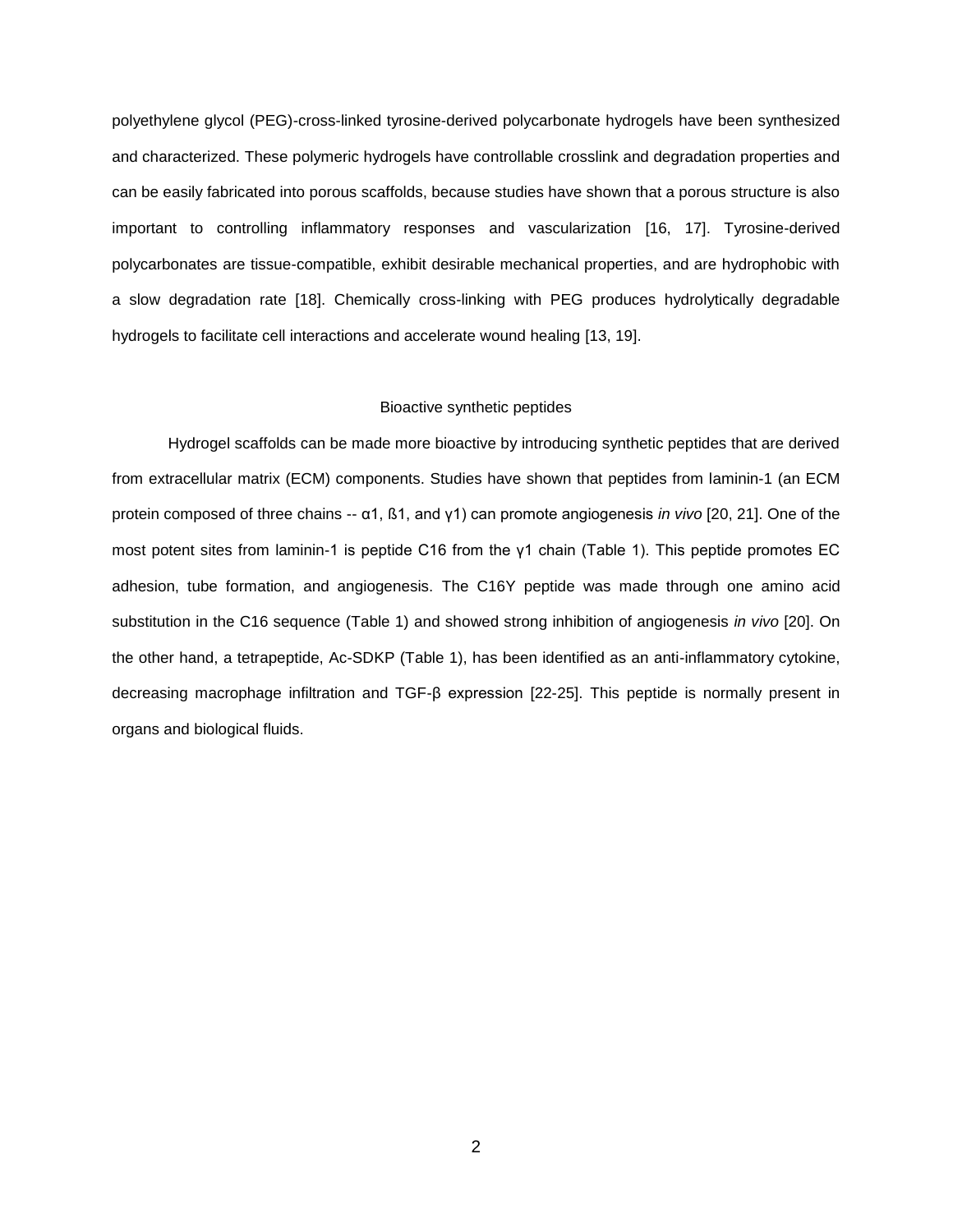| <b>Peptide</b>    | <b>Activity</b>                                             | <b>Sequence</b>                                                                                                            |
|-------------------|-------------------------------------------------------------|----------------------------------------------------------------------------------------------------------------------------|
| C <sub>16</sub>   | Pro-angiogenic                                              | Lysine-Alanine-Phenylalanine-Aspartic acid-Isoleucine-Threonine-<br>Tyrosine-Valine-Arginine-Leucine-Lysine-Phenylalanine. |
| C <sub>16</sub> Y | Anti-angiogenic                                             | Aspartic acid-Phenylalanine-Lysine-Leucine- Phenylalanine<br>-Alanine-Valine-Tyrosine-Isoleucine-Lysine-Tyrosine-Arginine  |
| C <sub>16</sub> L | Scrambled, control<br>peptide for C16 and<br>C16Y, inactive | Leucine-Threonine-Phenylalanine-Arginine-Alanine-Lysine-Valine-<br>Tyrosine-Phenylalanine-Isoleucine-Lysine-Aspartic acid  |
| Ac-SDKP           | Anti-inflammatory                                           | N-acetyl-serine-Aspartic acid-Iysine-proline                                                                               |
| Ac-DKSP           | Scrambled control<br>peptide for Ac-SDKP,<br>inactive       | N-acetyl-Aspartic acid-Iysine-serine-proline                                                                               |

# Table 1. Sequence and Function of Synthetic Peptides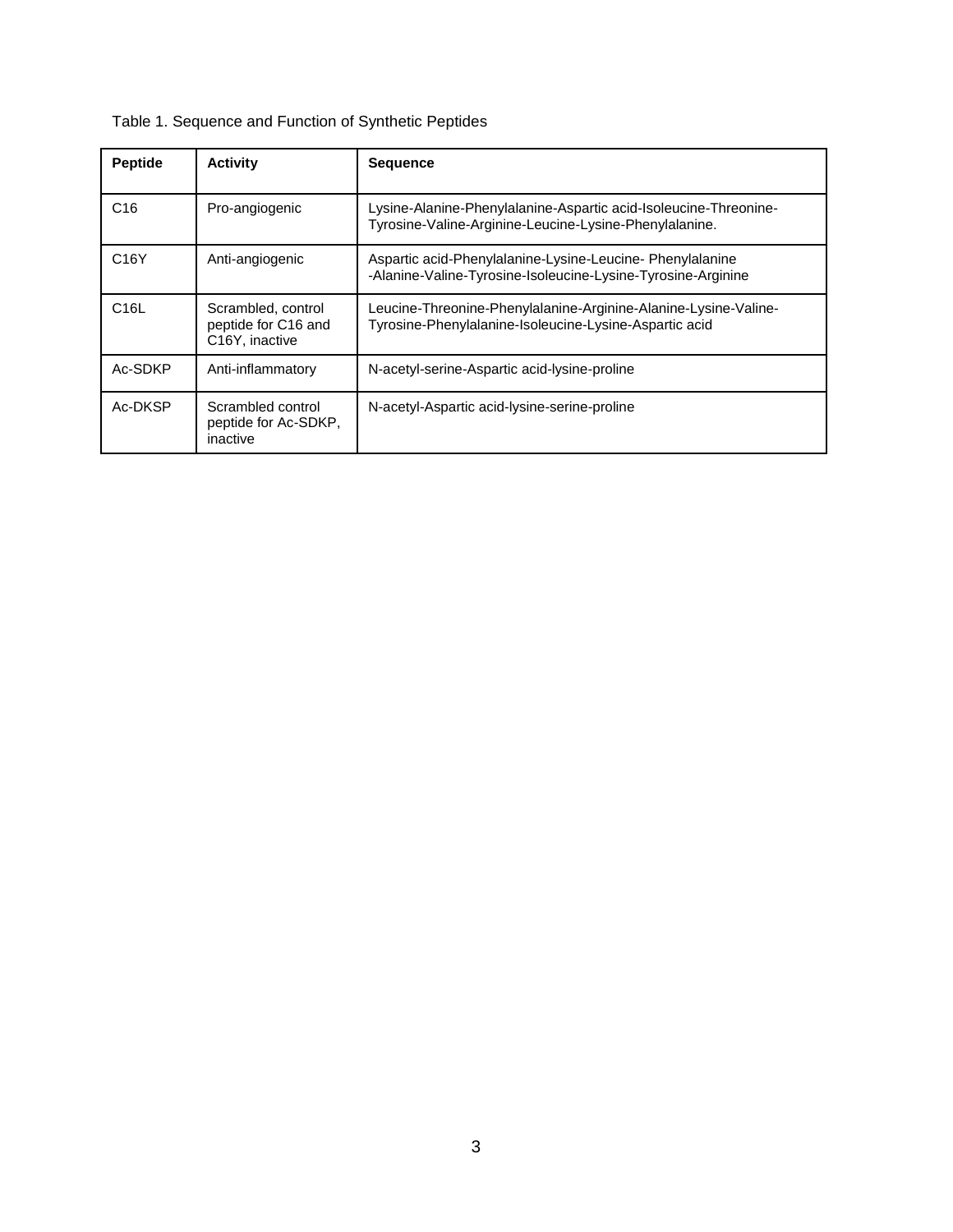# CHAPTER II

#### <span id="page-9-0"></span>PARSING INFLAMMATORY CUES IN ANGIOGENESIS USING BIOACTIVE HYDROGELS

#### **Introduction**

<span id="page-9-1"></span>To investigate the role of biomaterial-induced inflammation in angiogenesis and the related mechanisms, it is important to investigate how the interaction of inflammatory cells with the biomaterial affects endothelial cell responses. The goal of this study is to address the hypothesis that the inflammatory response to biomaterials may regulate angiogenic activities in biomaterial implants. To investigate this hypothesis, polyethylene glycol (PEG)-cross-linked tyrosine-derived polycarbonates were used to fabricate porous hydrogel scaffolds. The porous structure, mechanical properties, degradation profile, and protein adsorption of these hydrogel scaffolds were characterized through a series of tests. Peptides, including C16 (pro-angiogenic), C16Y (anti-angiogenic), Ac-SDKP (anti-angiogenic) and their scrambled controls were hybridized with ECM gels to the hydrogel scaffolds to control angiogenic and inflammatory processes. The release of peptides from the ECM gel-filled hydrogel scaffolds was measured using high performance liquid chromatography (HPLC). These peptide filled ECM-gel hydrogels were also used for *in vitro* biological studies with ECs and macrophages individually and in coculture, as well as for *in vivo* studies to investigate the interplay between inflammation and angiogenesis.

#### Methods

#### <span id="page-9-3"></span><span id="page-9-2"></span>Fabrication and characterization of hydrogels

-*Polymers and cross-linking*: A series of copolymers of X mole % desaminotyrosyl tyrosine ethyl ester (DTE) and Y mole % desaminotyrosyl-tyrosine (DT) (X+Y =100%), were identified as poly(x%DTE-coy%DT carbonate) (Figure 1A) [\[26\]](#page-30-2). For a given value of Y (%), the extent of cross-linking can be changed by reacting 0 to 100% of the free carboxylic acids with amine groups of polyethylene glycol dihydrazides (PEG dihydrazides; Mw =2,000).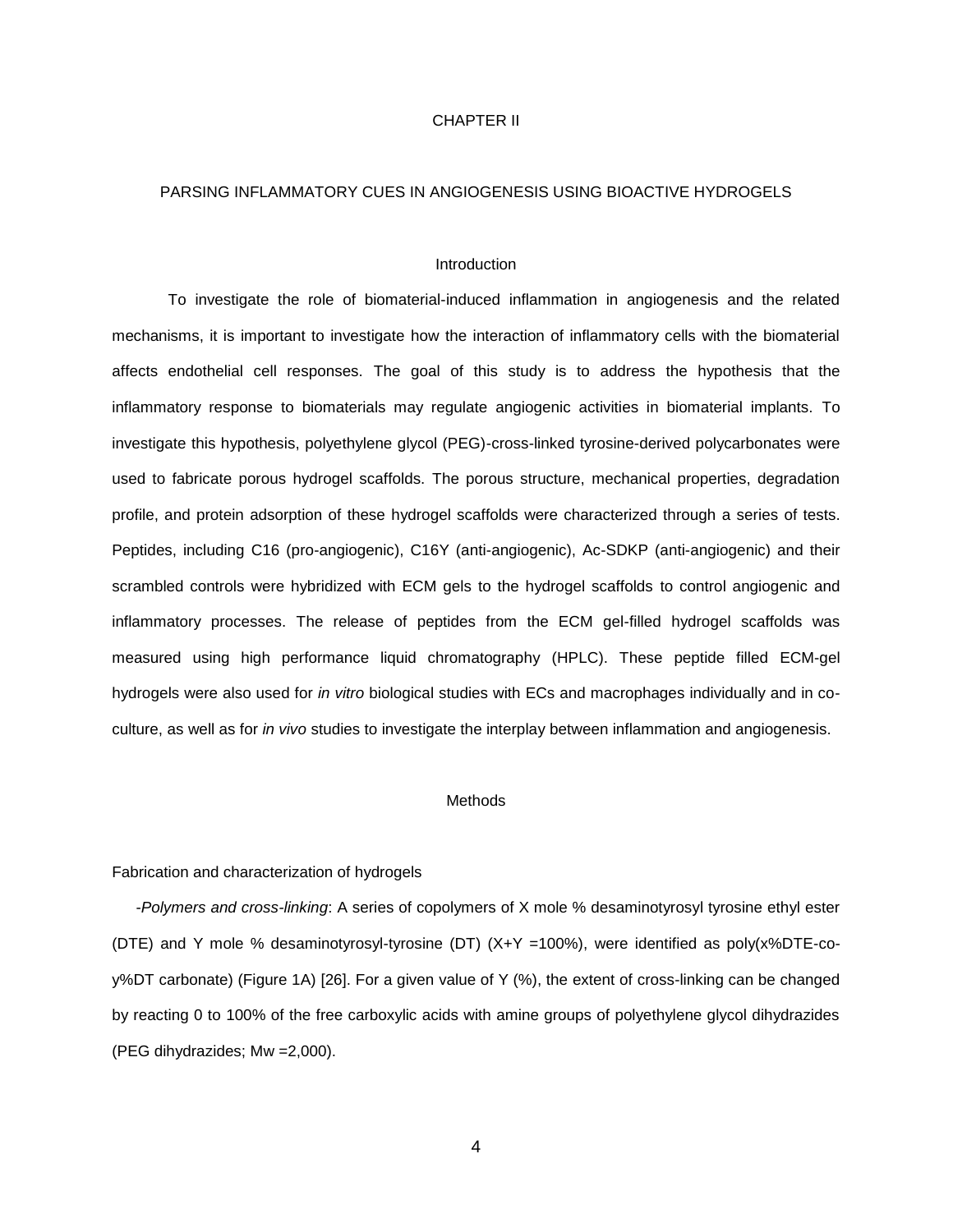-*Fabrication and imaging of porous structure:* Macro-and micro-pores were generated following the previously reported procedures [\[26\]](#page-30-2). Briefly, macro-pores were generated through salt leaching. Micro-pores were created by evaporation of phase-separated organic solvent domains through lyophilization. The pore structure and interconnectivity were characterized by imaging with scanning electron microscopy (SEM) and optical coherence tomography (OCT).

-*Peptide loading through hybridization of ECM gel*: Functional and control molecules, i.e. proangiogenic C16, anti-angiogenic C16Y, anti-inflammatory Ac-SDKP, pro-inflammatory lipopolysaccharide (LPS), and various scrambled peptide controls (Table 1) were incorporated into the hydrogel scaffolds by hybridization, i.e. filling the pores with a solution of a gel-forming ECM component (either collagen or fibrin) that contains the peptides [\[20-23,](#page-29-15) [27\]](#page-30-3). All peptides were obtained from GenScript (Piscataway, NJ). To evaluate the stability of the hydrogel-ECM gel association, hydrogels were embedded in collagen solution (3.1 mg/ml; Chemicon, Rosemont, Illinois) and imaged before and at 7 days post collagen gel formation with a variable geometry Skyscan 1172 Microtomograph (Micro-CT) unit with a 10W X-ray source (Micro Photonics Inc., Allentown, PA). The X-ray source was set to 45kV for optimal imaging of polymer scaffold-collagen constructs.

## <span id="page-10-0"></span>Mechanical testing of hydrogel scaffolds

For mechanical testing, hydrogel scaffolds were hybridized with collagen and tested in compression on an Instron Model 5D Materials Testing Machine (Norwood, MA). The specimens were compressed at a crosshead speed of 0.5mm/min and the stress vs. strain curve was recorded. The Young's modulus was calculated as the slope of the linear portion of the stress-strain curve (n=3).

#### <span id="page-10-1"></span>Degradation of hydrogel scaffolds

Hydrogel scaffold degradation was profiled by HPLC over time after incubating hydrogel scaffolds in phosphate buffer saline (PBS) at 37°C [\[28\]](#page-30-4). The PBS supernatant was treated with 1N NaOH to hydrolyze the polymer fragments to DT. The amount of DT was measured by HPLC (Waters Corporation, Milford, MA), and the concentration of was determined from a standard calibration curve. Samples were collected at days 0, 3, 7, 21, and 28 (n=3).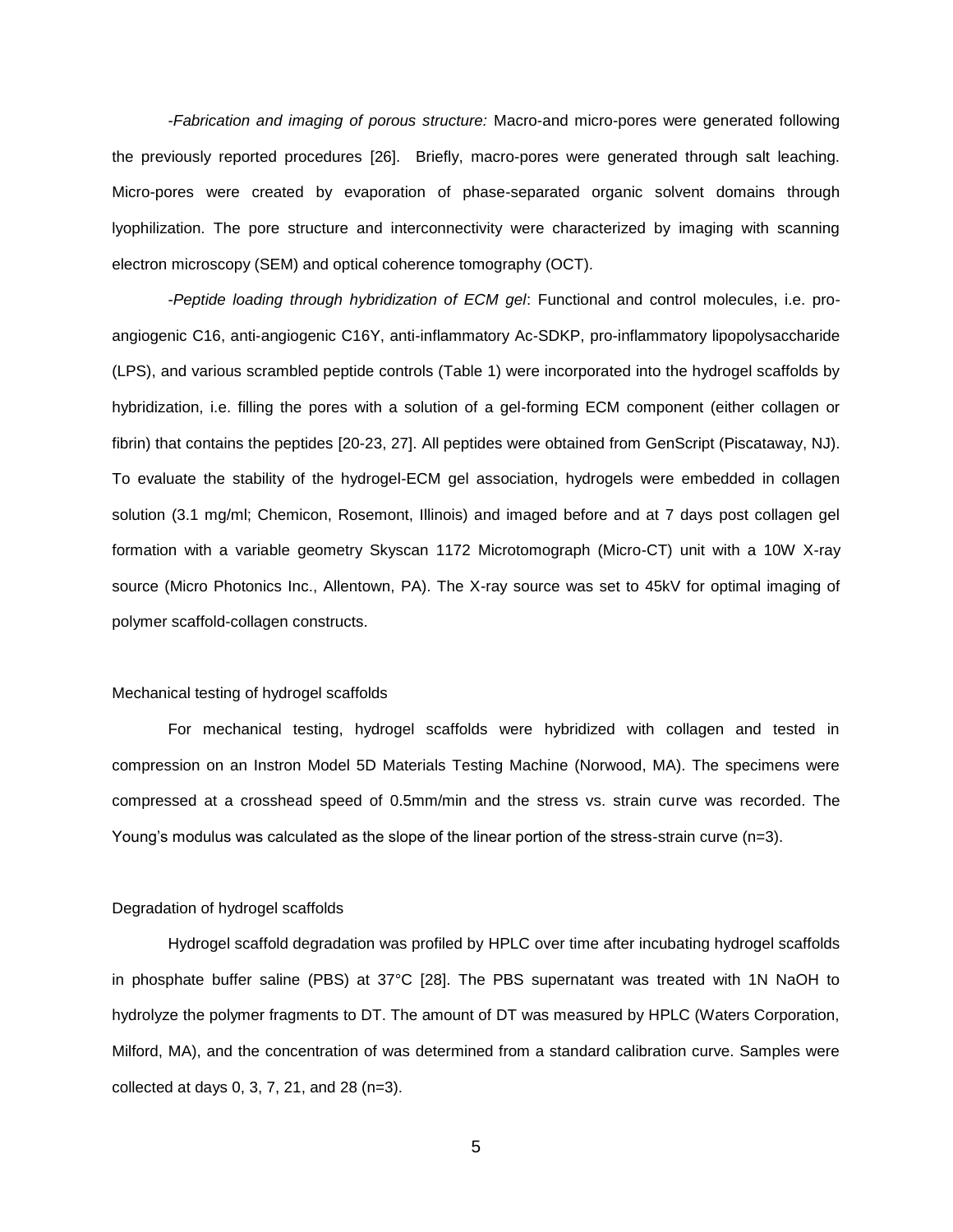#### <span id="page-11-0"></span>Protein adsorption on hydrogel scaffolds

Gold quartz crystals (QSX 301, Q-Sense, Sweden) were spin-coated with a mixture (1% weight/volume) of poly(90%DTE-co-10%DT carbonate) and PEG-dihydrazide (0, 8 or 20%) as described previously [\[29\]](#page-30-5). PBS was run through each chamber until an equilibrium baseline was established. Fibrinogen (0.3 g/ml) in PBS was then run at a flow rate of 24.2  $\mu$ L/min for 2 hours. A PBS rinse was performed for 1 hour to remove any reversibly adsorbed proteins. The Voigt model in Q-Tools (Q-Sense) was used to model overtones 3-9 to obtain the adsorbed mass ( $\mu$ g/cm<sup>2</sup>) (n=3) using the previously described methods.[\[30,](#page-30-6) [31\]](#page-30-7)

# <span id="page-11-1"></span>Peptide release from ECM gel filled hydrogel scaffolds

Hydrogel scaffolds hybridized with a mixture of peptides and collagen or fibrin (75µg of peptide/hydrogel, n=4) were incubated in PBS at 37°C for 3, 7, or 14 days. As all peptides in the "C16 family" (C16, C16Y, and C16L) are composed of the same number (12 amino acids) and composition of amino acids with different sequences, these are referred to as "long peptides." All the peptides in the "Ac-SDKP family" are four amino acids long, but in different sequences, so these are referred to as "short peptides." The name, sequence, and source of these peptides are found in Table 1. The supernatant was collected at the end of the time point and the released peptides were detected by HPLC using a Xterra® RP18 column (Waters) with a flow rate of 1µL/min at 37°C at 220nm detection wavelength. A gradient was created starting with 100% mobile phase A (0.1% TFA in water) for 2 minutes and gradually changing to 95% mobile phase B (90% methanol with 0.1% TFA in water) at 15 minutes. This composition is held for one minute then increased to 100% mobile phase B after an additional minute. The amount of released peptides was calculated based on a standard curve made from unknown concentrations of peptides ranging from 0 to 75µg/mL using Breeze™ software (Waters).

#### <span id="page-11-2"></span>Cell culture and collagen-hydrogel format for *in vitro* cell assays

Human umbilical vein ECs (HUVECs) were obtained from Cambrex (East Rutherford, NJ) and cultured in a standard EC growth medium [\[32\]](#page-30-8). Human blood-derived monocytes (HBMs) were obtained from Advanced Biotechnologies (Columbia, MD), and seeded at a density of 2x10<sup>7</sup> cells/10mL of DMEM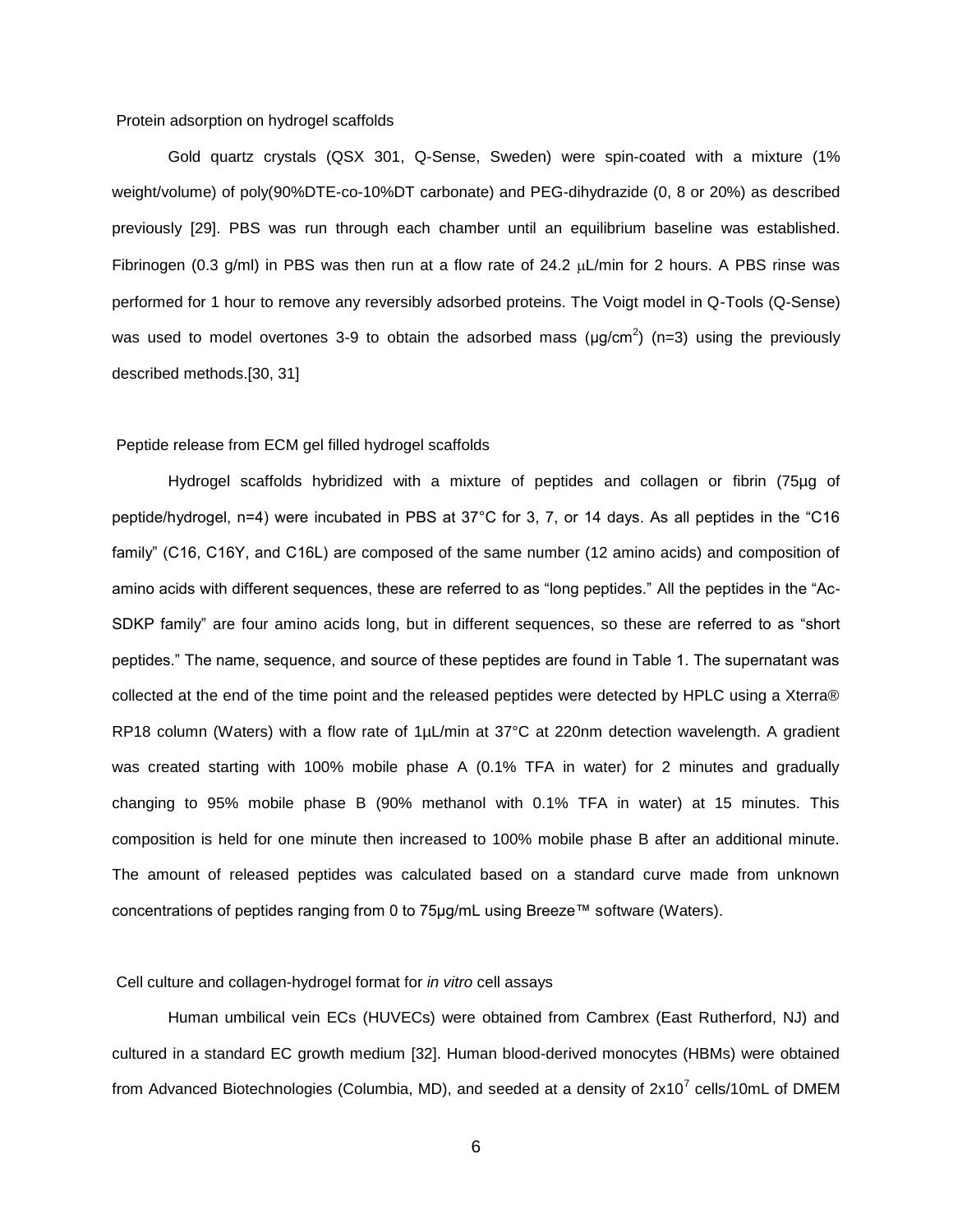(Invitrogen, Carlsbad, CA) with 20% fetal calf serum (Intergen, Purchase, NY), 10% human serum (Nabi, Boca Raton, FL), and 5µg/mL macrophage colony-stimulating factor (Sigma Aldrich, St. Louis, MO) for 9 days to differentiate into macrophages [\[33\]](#page-30-9). For all *in vitro* cell assays, the collagen gel samples were prepared, some with and some without the embedding of peptides (see section 2.1). The gel-peptide complex was hybridized with porous hydrogel scaffolds made from poly (DTE-co-10%DT carbonate) with 8% PEG crosslinker.

<span id="page-12-0"></span>*In vitro* angiogenic and inflammatory activities from culture of single cell types in peptide and collagenfilled hydrogel scaffolds

-HUVEC migration: HUVECs (2 x 10<sup>4</sup>/ scaffold) were labeled with Hoechst 33258 nuclear stain (Sigma) and seeded onto the top surface of collagen-hydrogel scaffolds with or without C16 (75μg). Three-dimensional HUVEC migration from gel surface into the scaffold pores was imaged at 0 and 72 hour(s) post seeding using optical sectioning (3µm intervals) with a Leica TCS SP2 multi-photon microscope system (Wetzlar, Germany). The number of cells that migrated into scaffolds was calculated as a ratio to non-migrating cell population on the surface (n=5). Proliferating cells were visualized by BrdU staining, according supplier's protocol (Chemicon).

- Tubulogenesis: HUVECs (2.5 x 10<sup>5</sup>/ scaffold) were cultured for 72 hours on collagen-hydrogel scaffolds with C16 peptides (0, 25, 50, or 75µg). The range of the peptide concentration was determined following the previous study [\[27\]](#page-30-3). The nuclei were stained with ethidium bromide (red, Invitrogen, Carlsbad, CA) and the actin cytoskeleton was visualized by FITC-phalloidin (green, Invitrogen). The cells were imaged with a multi-photon confocal microscope and tube length measured using Microsuite software (AnalySIS, Olympus, Germany) (n=5) [\[26\]](#page-30-2).

- *Phagocytosis:* Macrophages (1 x 10<sup>5</sup>/ scaffold) were cultured for 24 hours on collagen-hydrogel scaffolds with lipopolysaccharide (LPS; 100ng) as a positive control or Ac-SDKP peptides (0, 25, 50, or 75μg). The cells were treated with green-fluorescent *Escherichia coli* (*E. coli*) particles for 2 hours according to manufacturer protocol using Vybrant® Phagocytosis assay kit (Invitrogen), counter – stained with Hoechst, and imaged with a multi-photon confocal microscope (Leica TCS SP2) [\[34,](#page-30-10) [35\]](#page-30-11). The green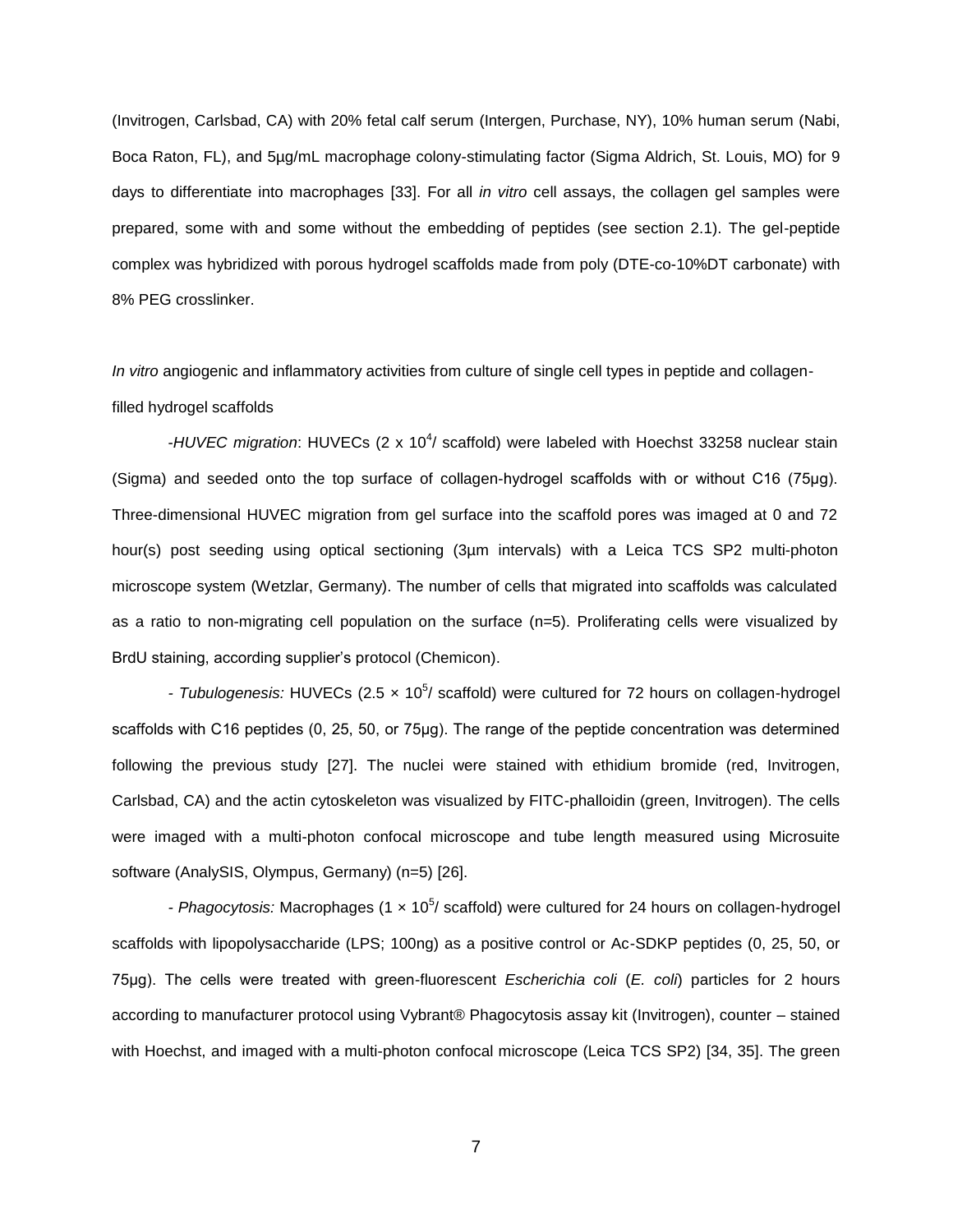fluorescence intensity was measured and normalized to the corresponding cell number using Image J (NIH) (n=5).

<span id="page-13-0"></span>Co-culture of human monocytes and HUVECs on collagen-hydrogel scaffolds

Macrophages (2 x 10<sup>5</sup>/scaffold) were mixed with collagen solution, cell culture media, and peptides (75µg for C16, C16L, Ac-SDKP, and Ac-DKSP peptides) or LPS (1µg) and this complex was hybridized to a hydrogel scaffold by incubating for 2-3 hours to allow gelation. HUVECs (2x10<sup>5</sup>/scaffold) (Cell Applications, San Diego, CA) were seeded on top of the collagen-hydrogel scaffolds in a 50:50 mixture of macrophage and endothelial cell media. After three days, macrophages were analyzed for phagocytic activity using Vybrant® Phagocytosis assay kit. Samples were fixed and HUVECs were stained for vascular cell adhesion molecule-1 (VCAM-1) using APC conjugated anti-human CD106 antibody (BioLegend, San Diego, CA). Cells were counted by Hoechst nuclear stain. Hydrogels were imaged using Olympus FV 1000 inverted confocal microscope (Center Valley, PA) and images were analyzed for the number of tube formations, average green fluorescence intensity (phagocytosis), and the number of VCAM-1-positive cells per 300μm x 300μm imaged area (n=8).

## <span id="page-13-1"></span>*In vivo* angiogenesis and inflammatory activation in implanted collagen-hydrogel scaffolds

Collagen-hydrogel scaffolds containing LPS (100ng) or functional peptides (0 or 75μg) were sandwiched between two nitrocellulose filters (Millipore, Billerica, MA) to constrain nonspecific tissue growth within the scaffolds to two dimensions [\[9\]](#page-29-16). The scaffolds were then implanted subcutaneously in the dorsal regions of mice (129 SvEv) for 7 days. After sacrificing the mice, their vasculature was perfused with 10mL heparinized saline containing 0.1µm fluorospheres by injection into the left ventricle [\[10,](#page-29-17) [36\]](#page-30-12). Scaffolds were harvested and vasculature was visualized with multi-photon microscopy and quantified by dissolving the microspheres in xylene and measuring the fluorescence intensity using a plate reader (Tecan, Durham, NC) [\[10,](#page-29-17) [36\]](#page-30-12). At the same time, the phagocytosis activity was measured using Vybrant® Phagocytosis assay kit (see the section 2.7). The expression of F4/80 membrane-bound antigens on inflammatory cells infiltrated into implants was detected by immunohistochemistry of frozen sections from the harvested scaffolds using Alexa Fluor 594-conjugated rat anti-mouse F4/80 monoclonal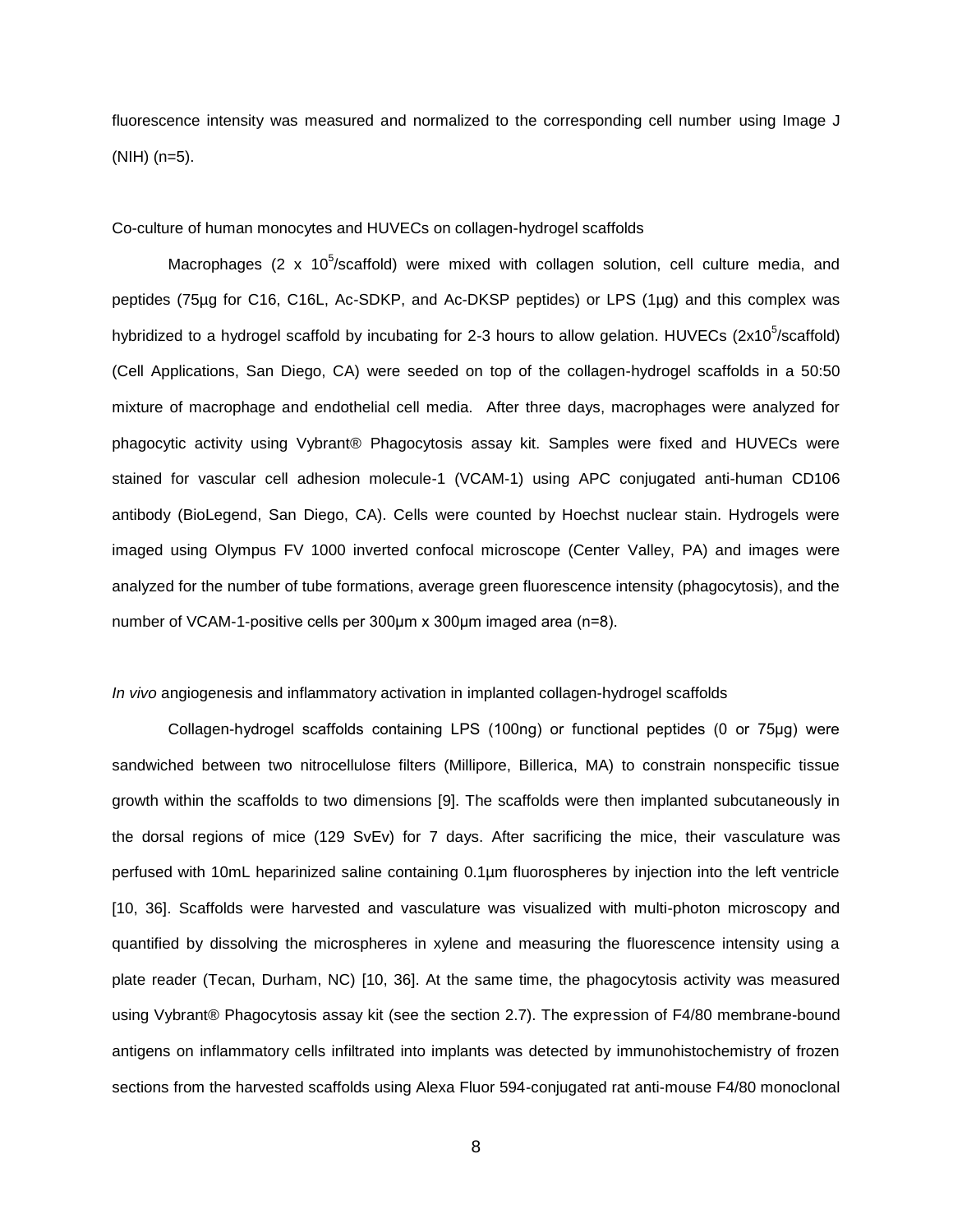antibodies (Abcam, Cambridge, MA). The fluorescence intensity was measured and normalized to the corresponding total cell number, measured by Hoechst (n=6) [\[9\]](#page-29-16).

#### <span id="page-14-0"></span>Statistical analysis

In all experiments, analytical results were expressed as means ± standard error. Comparisons of individual sample groups were performed using unpaired student's t-test. For all statistics, p<0.05 was considered statistically significant.

#### Results

#### <span id="page-14-2"></span><span id="page-14-1"></span>Fabrication of porous hydrogel scaffolds

Hydrogels were successfully fabricated with varying DT content (0 and 10%) and PEG dihydrazide cross-linker composition (0, 8, 20, and 40%). We characterized this new hydrogel system for pore structure, collagen gel stability, modulus, degradation profile, and protein adsorption. SEM and OCT revealed a highly porous, interconnected structure with controllable macro-pores between 212 and 425µm formed by salt leeching (Figure 1b and c). To ensure that the collagen gel maintained stability over time, micro-CT of a collagen-gel filled hydrogel scaffold at 7 days post hybridization (right) was compared to an unfilled hydrogel scaffold (left) (Figure 1d). The pores (white area), which were observed dominantly on the surface before embedding, were stably filled with collagen gel (black area) at 7 days post-embedding.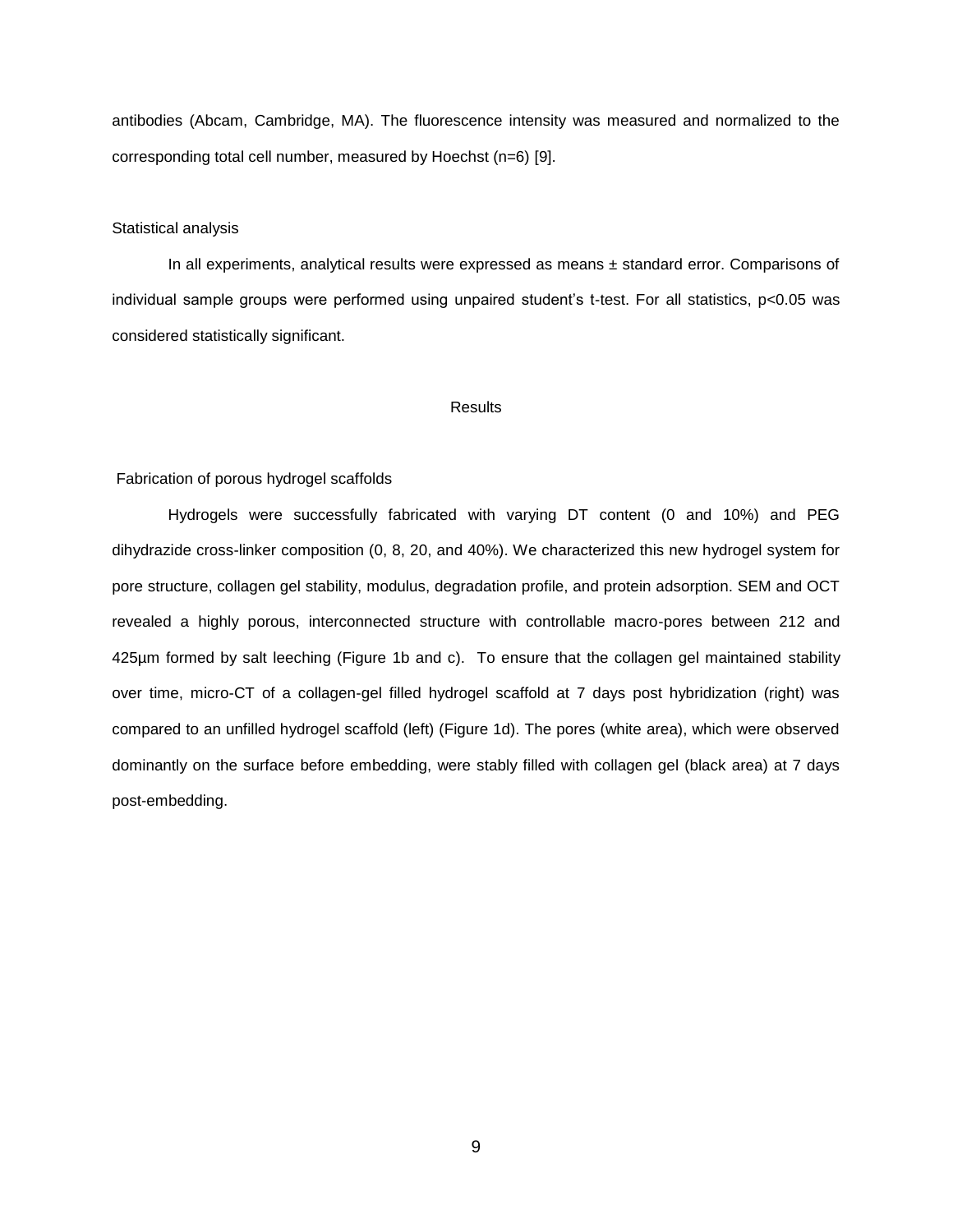

**Figure 1. Characterization of hydrogel scaffolds. A.** Chemical structure of poly (X%DTE-Y%DT carbonate) with polyethylene glycol (PEG)-dihydrazide cross-linker. The free carboxyl group (arrow) of DT forms an amide bond with the amine group (arrow) of PEG-dihydrazide for cross-linking polymer chains. X and Y indicate molar percentages of DTE and DT, respectively, with 0-100% variation in each unit (X+Y=100%). The cross-linking degree with PEG-dihydrazides can vary from 0 to 100% for available Y%DT. **B.** SEM image showing surface view of the pore architecture in a hydrogel scaffold. Scale bar=150µm. **C.** OCT image showing the 3D interconnectivity of pores in a hydrogel scaffold (2mmx2mm scan). Blue=pores, yellow=scaffold. **D.** Micro CT scan images showing the whole surface of the hydrogel (diameter = 0.6 cm) without (left) and with (right) collagen gel at 7 days post hybridization of collagen gel. White area = pores; black area = collagen gel or polymers.

#### <span id="page-15-0"></span>Mechanical testing of hydrogel scaffolds

For mechanical tests, hydrogel scaffolds with 0, 8, 20, and 40% PEG cross-linker were compressed and the slope of the stress versus strain curve was measured (Young's modulus, Figure 2a). The inclusion of the PEG cross-linker in an 8% molar ratio increased the modulus of the hydrogel scaffolds, as compared to hydrogel scaffolds with 0% PEG dihydrazide. However, the modulus decreased significantly as the cross-linking degree further increased from 8% to 20% and to 40%. Hydrogels with 40% cross-linking had a Young's modulus that was not statistically different from those with 0% crosslinking. The degradation rate of hydrogel scaffolds, as indicated by the cumulative release of DT (a major degradation product) was dependent on the degree of cross-linking (Figure 2b). There was no significant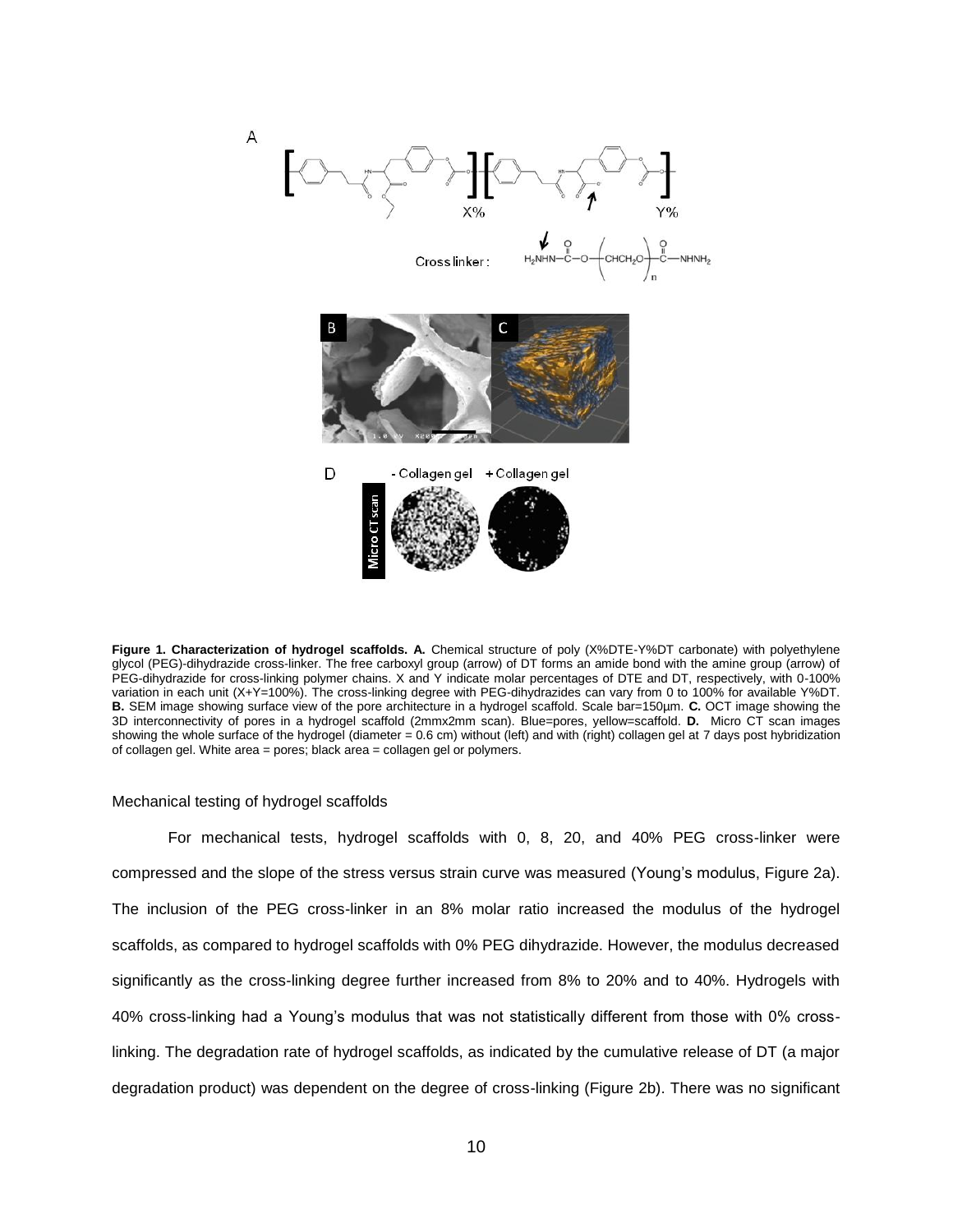difference in the amount of released DT among the hydrogel scaffold types tested until 20 days incubation in PBS. After 28 days, the largest amount of DT was released from non-crosslinked hydrogel scaffolds, indicating faster degradation of 0% crosslinked hydrogel scaffolds than other scaffold types with higher cross-linking degrees. The 40% cross-linked hydrogels released the least amount of DT from 20 to 28 days, confirming a role of cross-linking in slowing the degradation rate of hydrogel scaffold.

To investigate the interplay between PEG and negatively-charged DT in modulating protein adsorption on polymer surfaces, fibrin adsorption to the polymer surface was measured using QCM-D (Figure 2a). As the PEG molar ratio increased from 0 % to 8% and to 20% in mixture with poly(90%DTEco-10%DT carbonate), fibrin adsorption significantly decreased, confirming a repellent effect of PEG on fibrin adsorption [\[29\]](#page-30-5). On the other hand, copolymerization of 10% DT significantly increased fibrin adsorption, compared to pure poly (DTE carbonate), indicating a potential effect of negatively charged carboxyl groups on increased protein adsorption.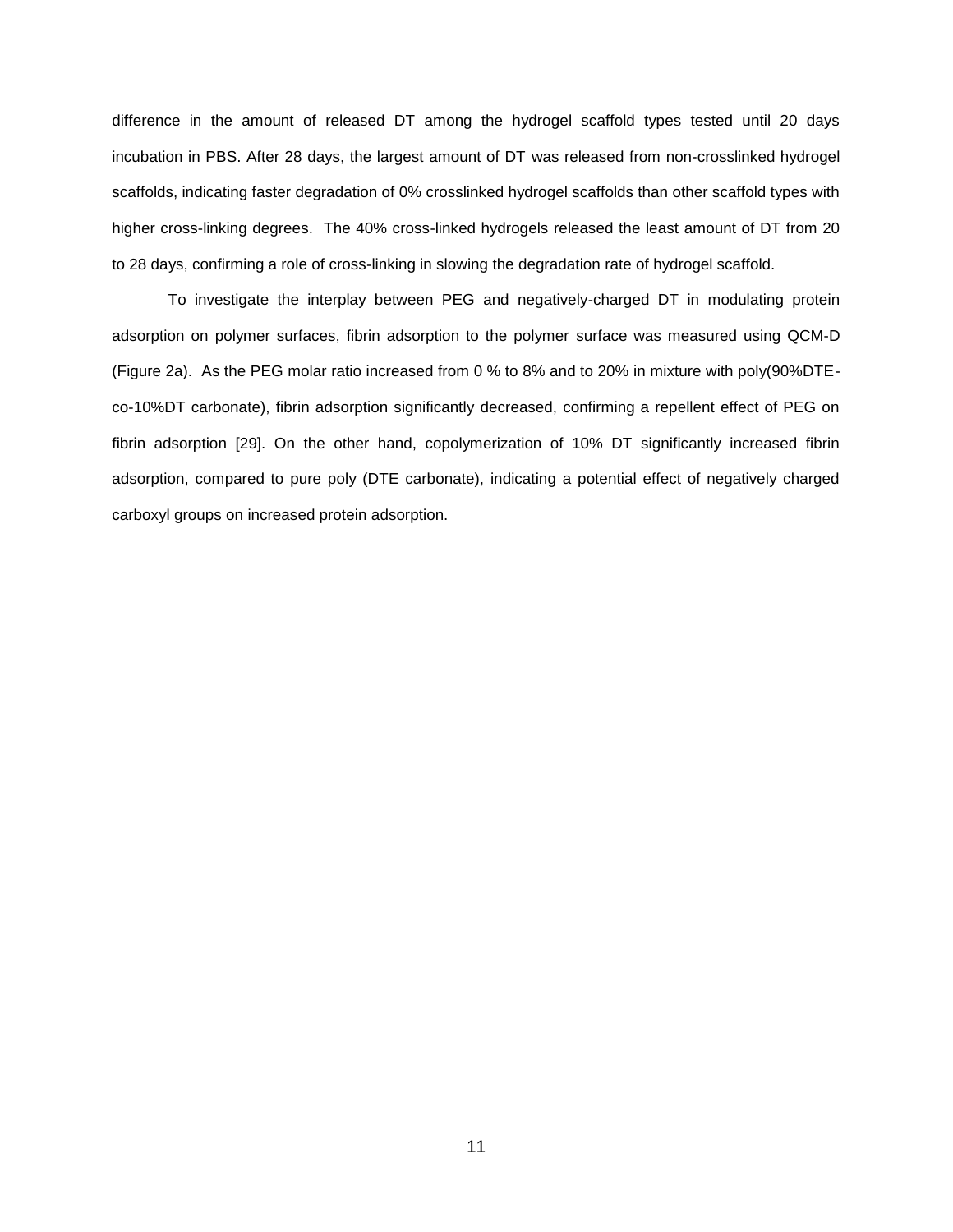

**Figure 2. Mechanical properties, degradation, and protein adsorption of hydrogel scaffolds**. **A.** Young's modulus obtained from compression testing of collagen-filled hydrogel scaffolds. Hydrogel scaffolds with 0, 8, 20, or 40% cross-linking with PEG dihydrazides were compressed at a constant rate. The Young's modulus was calculated (MPa) from the slope of stress versus strain curve (n=3). **B.** Degradation profiles of hydrogel scaffolds. Hydrogel scaffolds were incubated in PBS at 37°C and supernatant was collected for analysis by HPLC (n=3)**. C.** Protein adsorption on polymers with increasing percentages of PEG dihydrazide. A mixture of polymer and PEG-dihydrazide was spin-coated on a quartz crystal, incubated with fibrinogen in PBS at 37°C, and the thickness of adsorbed protein layer on each polymer sample was measured through QCM-D (n=3). **a-c)**\*p<0.05 vs. all other groups in the same graph.

## <span id="page-17-0"></span>Peptide Release from ECM gel filled hydrogels

Cumulative release of the peptides from the ECM gel-hydrogel scaffold was measured by HPLC (Figure 3). Hydrogel scaffolds were filled with collagen or fibrin gels containing 75µg of peptide and incubated in PBS. The supernatant was collected and the amount of released peptides was measured over time by HPLC. C16L and Ac-DKSP peptides were used as the representative peptides of the long peptides (C16 family with 12 amino acids) and the short peptides (acetylated tetrapeptide family), respectively. Peptides were released from hydrogel scaffolds in a burst, with an initial high release following a logarithmic pattern, followed by a slower lag phase. This pattern is typical of most drug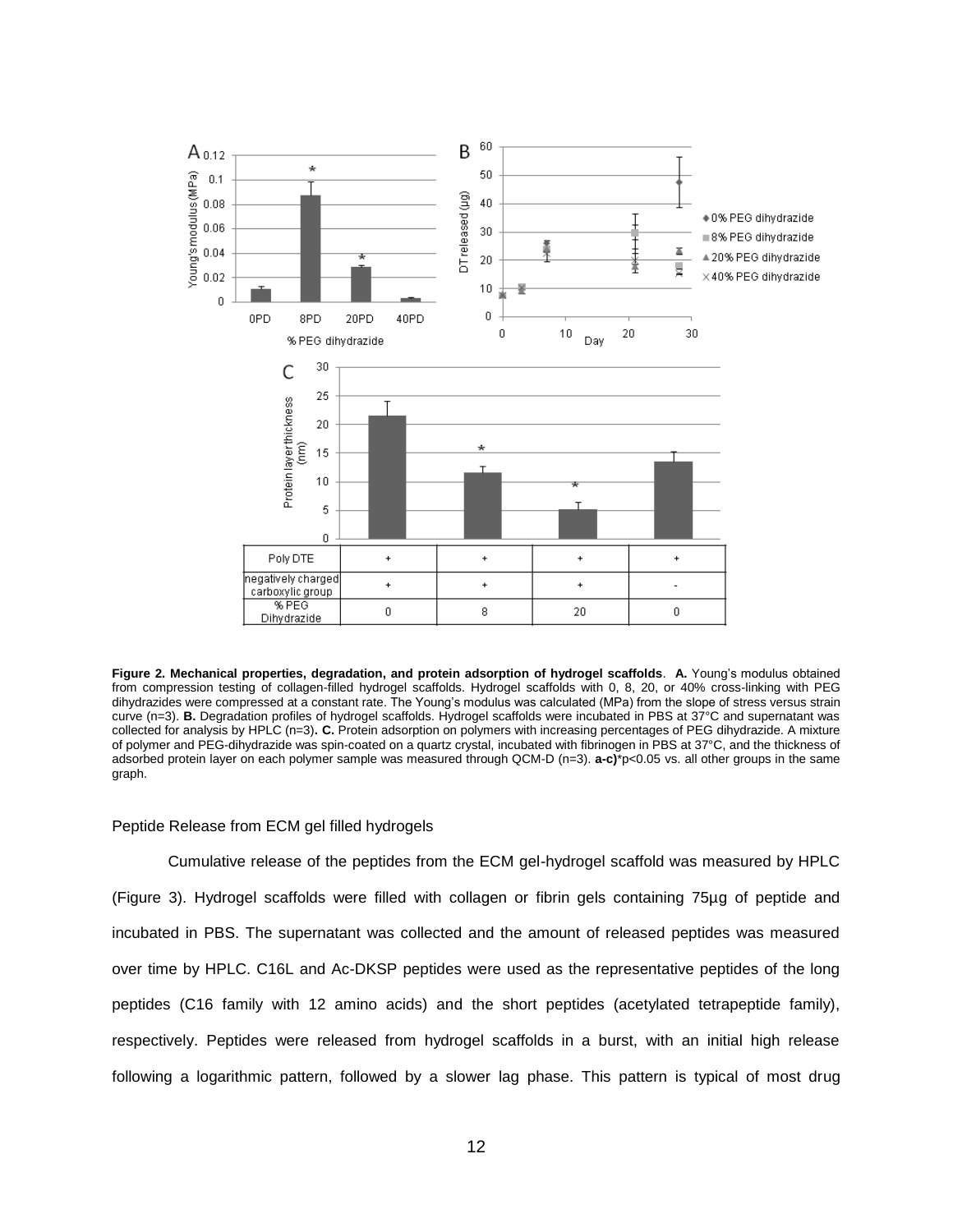release. The long peptides showed a higher initial release, but after 14 days both peptides released almost the same amount. Both types of peptides showed more release from collagen-filled hydrogel scaffolds than fibrin-filled hydrogel scaffolds, therefore collagen-filled hydrogel scaffolds were used in all further *in vitro* and *in vivo* tests.



**Figure 3. Peptide release from collagen or fibrin-filled porous hydrogel scaffolds.** Cumulative release of **a.** the representative type (C16L) of long peptide types and **b.** the representative type (Ac-DKSP) of short peptides. Peptide release from collagen or fibrin filled scaffolds at days 1, 3, 7, and 14 post incubation in PBS was measured using HPLC (n=4).

<span id="page-18-0"></span>*In vitro* testing of pro-angiogenic effect on EC migration and tubulogenesis

A significant number of HUVECs migrated from the surface into the collagen-hydrogel scaffolds for 72 hours after seeding (Figure 4a). The hybridization of pro-angiogenic C16 enhanced the HUVEC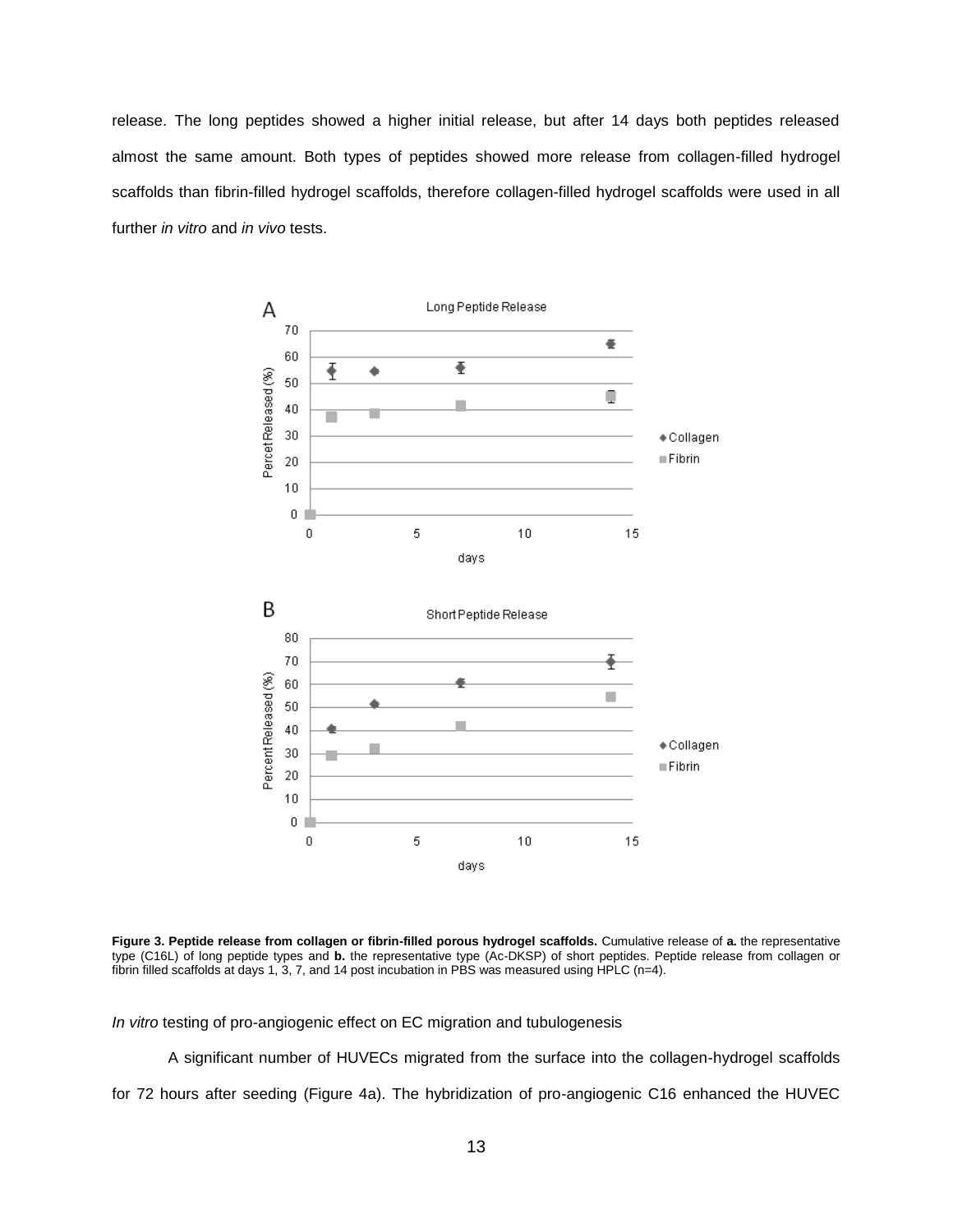migration into internal layers of collagen-hydrogel scaffolds. The confocal images and corresponding graph in Figure 4b show more cells around 80µm into the collagen-hydrogel scaffold with the C16 peptide (75µg) than without this peptide. To further investigate the pro-angiogenic effect of the C16 peptides, HUVECs seeded in collagen-hydrogel scaffolds with C16 peptides were incubated for 72 hours and analyzed for the total length of tubes formed by HUVECs. The total tube length increased significantly in a step-wise pattern as the peptide concentration increased from 0 to 75µg (Figure 4c). The maximum tubulogenic activity was observed at the highest peptide concentration (75μg).

#### <span id="page-19-0"></span>*In vitro* testing of anti-inflammatory effect on macrophage activation

Monoctyes were differentiated into macrophages for *in vitro* testing because macrophages are adherent cells while monocytes are non-adherent. Phagocytic activity was visualized as green fluorescence and quantified by normalizing to corresponding cell number. The green-fluorescence intensity increased upon treatment with LPS (Figure 4d, left picture), and dramatically decreased upon the introduction of anti-inflammatory Ac-SDKP (75μg) (Figure 4d, right picture). Phagocytosis activity decreased significantly in a step-wise pattern as the peptide concentration increased from 0 to 75µg. The minimum phagocytosis activity was seen at the highest concentration of Ac-SDKP (75μg).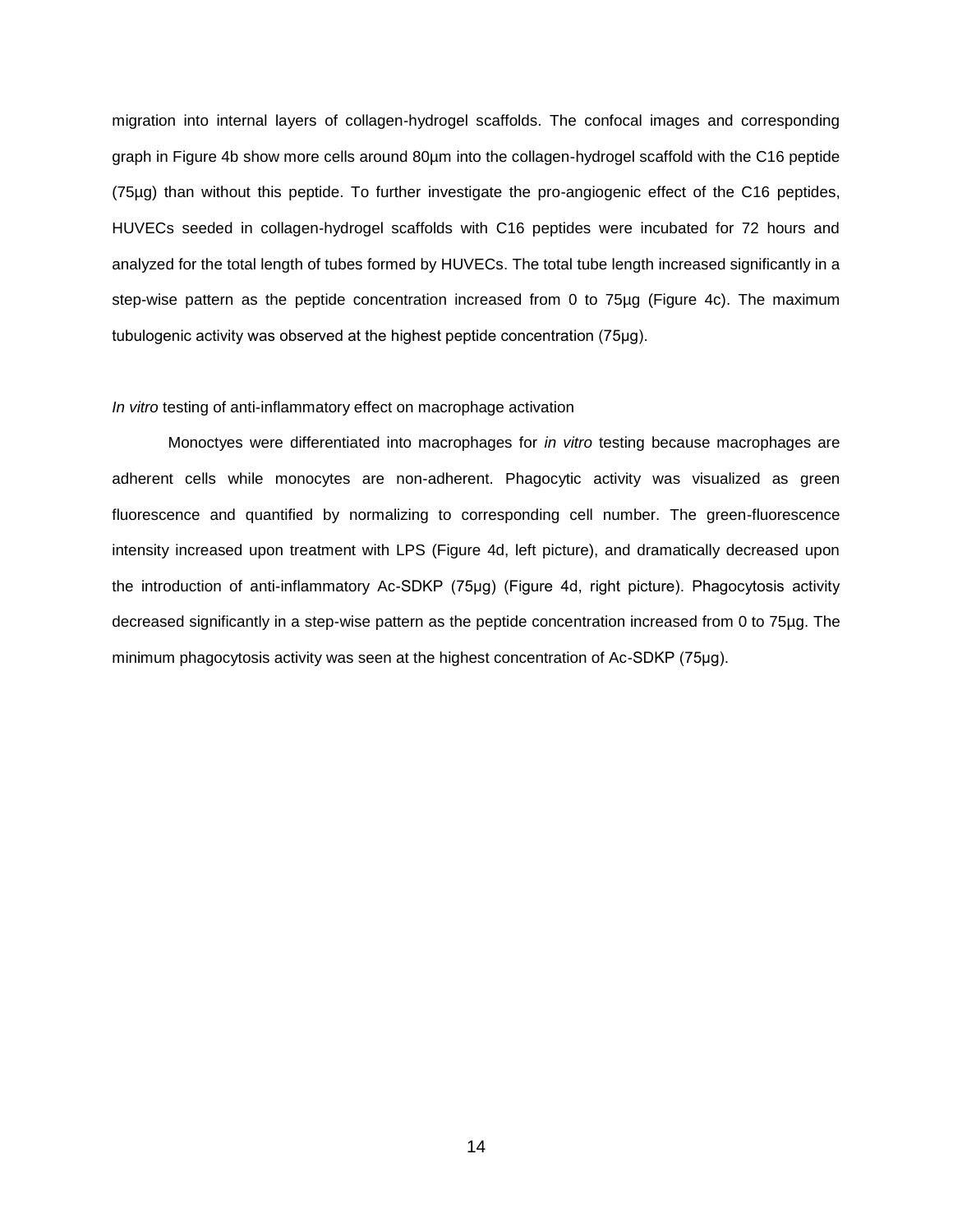

**Figure 4.** *In vitro* **responses of HUVECs and macrophages to peptide- loaded collagen-hydrogel scaffolds. A and B.** HUVEC migration into scaffolds. Cell nuclei were stained with Hoechst (blue) and proliferating cells were identified by BrdU staining (green). **A.** Z-sectional projection of HUVEC migration from the surface (red line). **B.** Effect of C16 peptide on HUVEC migration at 72 hours. **C.** Tube length (µm) with different doses of pro-angiogenic C16 peptides. **D.** Phagocytosis of macrophages. The top fluorescence images show macrophages (blue nucleus) phagocytizing *E. coli* particles (green) under treatment of LPS (100ng) without (left) or with (right) anti-inflammatory Ac-SDKP (75ug). The phagocytosis activity (green fluorescence intensity normalized to cell number, bottom graph) under treatment with LPS (100ng) or different doses of Ac-SDKP peptides **c)- d)** n=5. Scale bar = 100μm. **b-d) \***p< 0.05 vs. all the other groups in the same graph.

<span id="page-20-0"></span>Co-culture of macrophages and HUVECs on collagen-hydrogel scaffolds

HUVECs were seeded on top of collagen-hydrogel scaffolds. Macrophages were included inside the collagen gel for co-culture. Phagocytosis activity (Figure 5a, left), tubulogenesis (Figure 5a, right), and endothelial cell activation (Figure 5e) were quantified through image analysis. Tubulogenesis was defined as any three or more VCAM-1 (a marker of activated endothelial cells) expressing cells joined together to form a tube [\[37\]](#page-30-13). The two activities, tubulogenesis and phagocytosis, showed very similar trends in response to the various combinations of peptides. The combination of Ac-SDKP with C16 decreased phagocytosis as well as tubulogenesis compared to C16 alone. Similarly, the combination of C16Y with LPS decreased tubulogenesis as well as phagocytosis compared to LPS alone. The addition of LPS to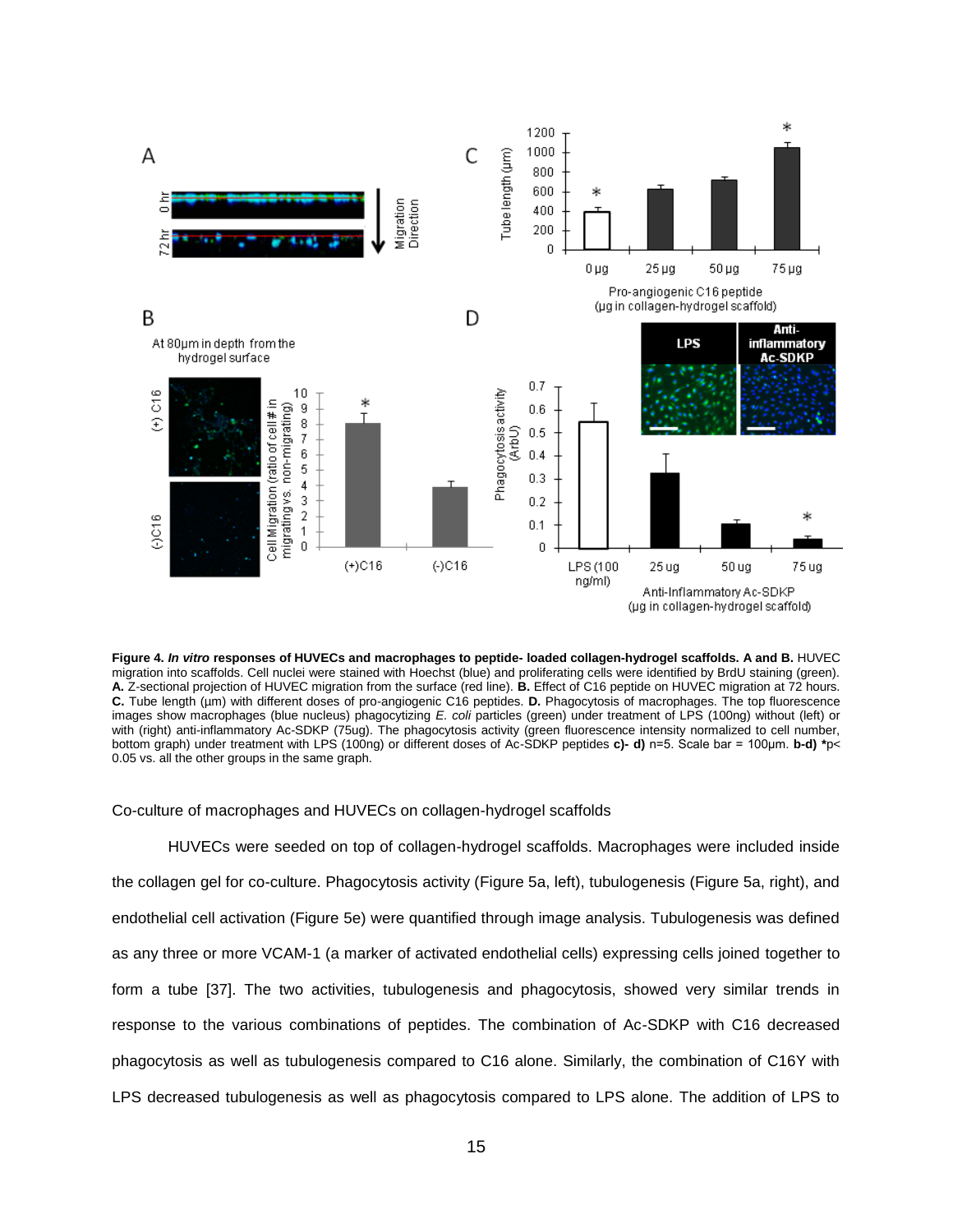C16 increased both phagocytosis and tubulogenesis compared to C16 alone, and the addition of Ac-SDKP to C16Y decreased both phagocytosis and tubulogenesis compared to C16Y alone. These results indicate an interconnection and a potential feedback mechanism between macrophages and HUVECS in response to biomaterial implants.

VCAM-1 expression has been implicated in EC activation and recruitment of inflammatory cells [\[32\]](#page-30-8). The expression of VCAM -1 in HUVECs significantly decreased when anti-inflammatory Ac-SDKP peptides were present in addition to pro-angiogenic C16 peptides, compared to C16 alone (Figure 5d). The number of cells expressing VCAM-1 also decreased in the presence of both C16Y and LPS compared to LPS alone. These results also indicate an interconnected relationship between angiogenesis and inflammation, as well as a potential causative role of macrophages in EC tubulogenesis.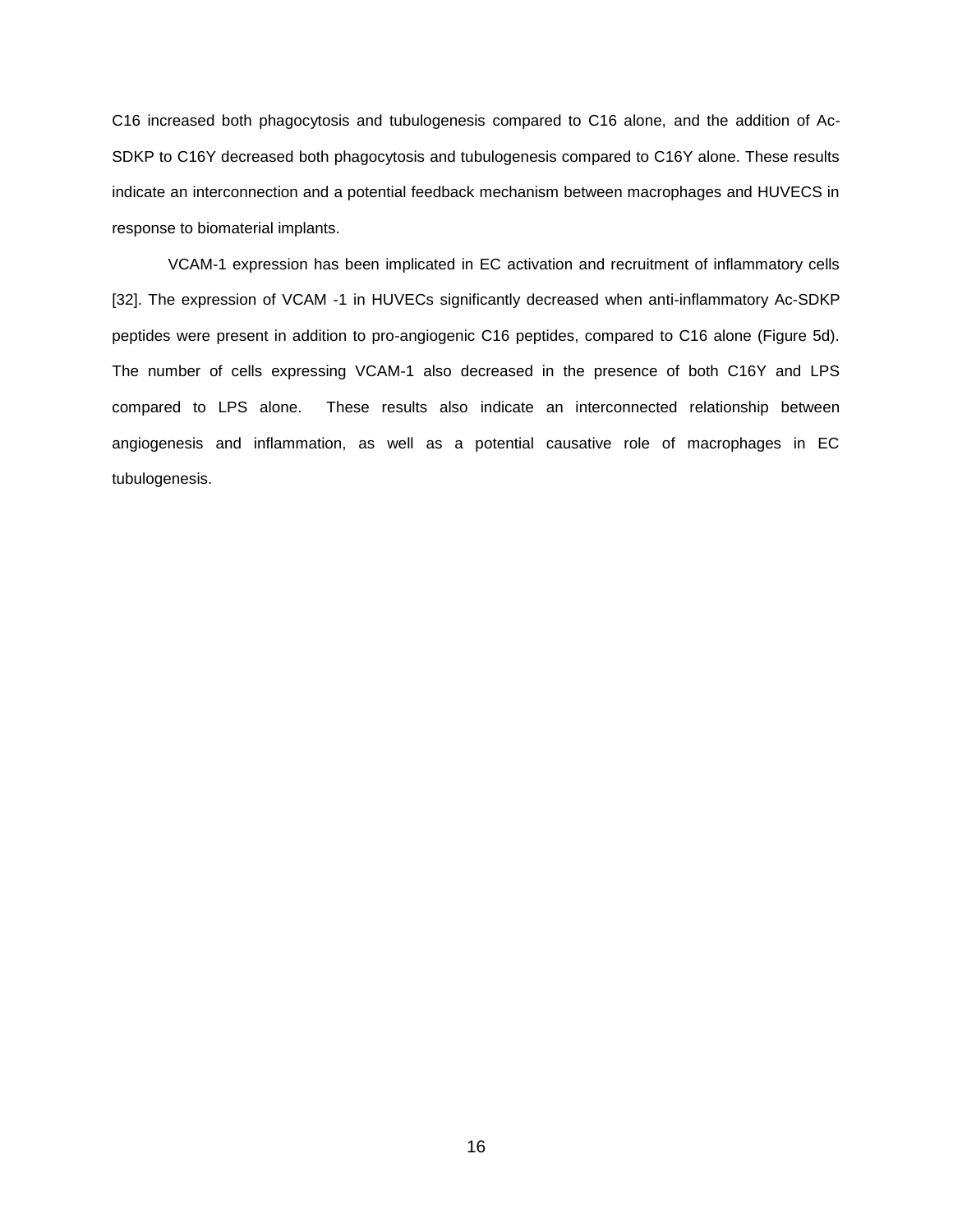





**Figure 5.** *In vitro* **co-culture of macrophages and HUVECs with combinations of peptides in collagen-hydrogel scaffolds. A.** Fluorescence images showing activated macrophages phagocytizing *E.coli* particles (green, top left) and HUVECs with VCAM-1staining (red, top right). Scale bar=50μm. **B.** Tubulogenesis of HUVECs. The number of spots showing three or more VCAM-1 positive ECs joined together to form a "tube" was measured in image fields. **C.** Phagocytosis (average green fluorescence per image field) of macrophages. **D.** Inflammatory activation of HUVECs. The number of VCAM-1-positive HUVECs was measured in image fields. **b-d)** n=8. **b-c)**\*p<0.05 vs. control (C16L).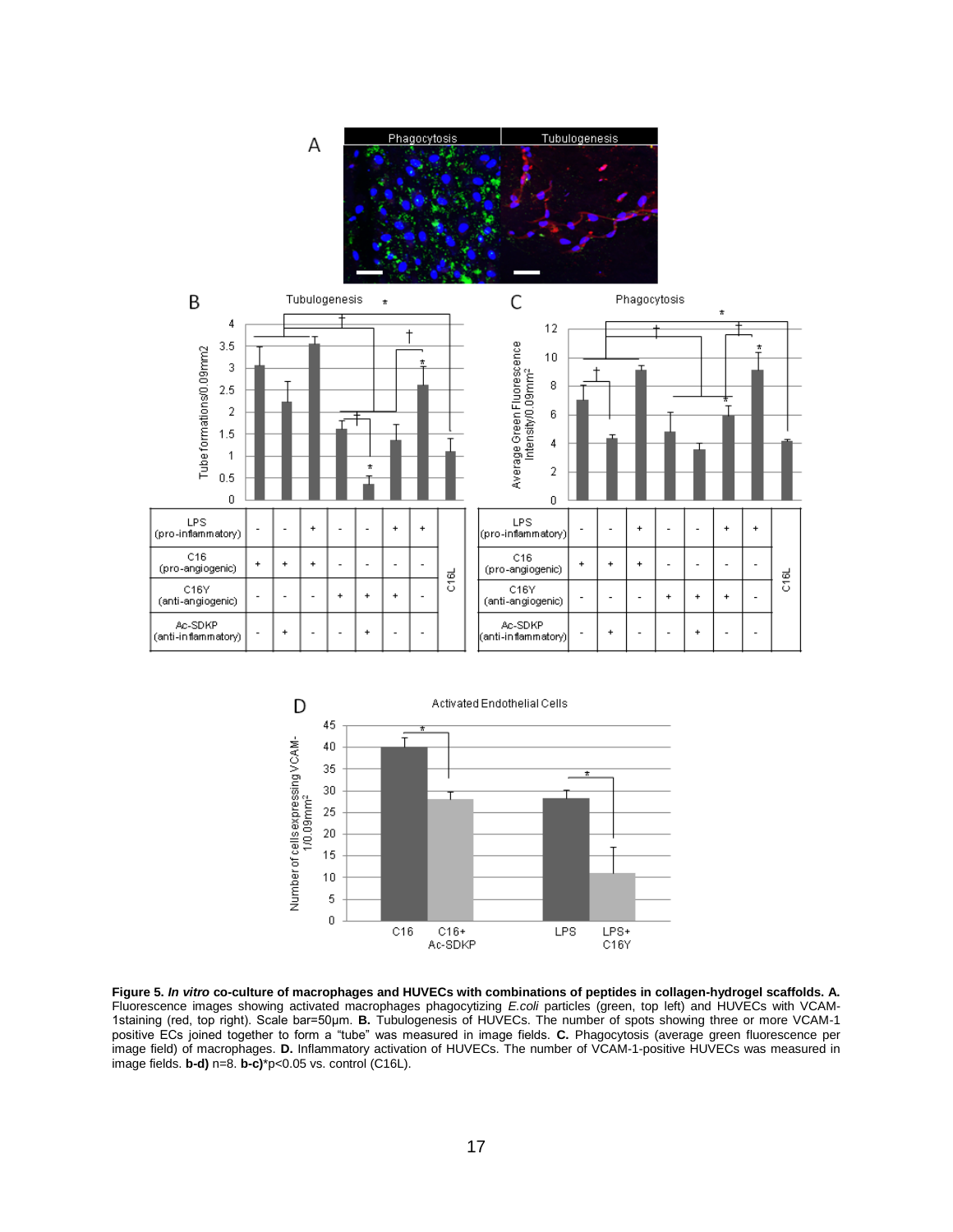<span id="page-23-0"></span>*In vivo* subcutaneous implantation of collagen-hydrogel scaffolds

In order to test the effects of LPS and Ac-SDKP on activation of inflammatory cells, F4/80 expression was measured in collagen-hydrogel scaffolds implanted subcutaneously in mice for seven days. Red fluorescence intensity from immunostaining of F4/80 antigens was measured and normalized to cell number. Treatment with LPS showed the highest level of F4/80 expression while treatment with anti-inflammatory Ac-SDKP showed the lowest level of F4/80 expression (Figure 6a and b). The addition of pro-angiogenic C16 to collagen-hydrogel scaffolds increased the number of F4/80-positive cells, compared to the conditions with anti-inflammatory Ac-SDKP or without peptide treatment.

The formation of new blood vessels (red) and the phagocytosis of inflammatory cells (yellowgreen) in implanted collagen-hydrogel scaffolds were also visualized and quantified (Figure 6c). Compared to implants with no peptide, addition of anti-inflammatory Ac-SDKP to collagen-hydrogel scaffolds significantly decreased the number of phagocytosing cells as well as the level of connectivity and branching of vasculature. However, these activities significantly increased when C16 peptides were present in the implants (Figure 6c top). Quantification of vascular perfusion capacity and phagocytosis (Figure 6c top and bottom graphs, respectively) showed similar patterns, in which the implants with Ac-SDKP peptides showed significantly lower levels of the phagocytosis activity and perfusion capacity, compared to the implants with C16 peptides or no treatment. On the other hand, a C16-mediated induction of angiogenesis significantly increased the phagocytosis activity compared to the other test groups. These results showed the two-way communication between inflammatory cells and ECs *in vivo* and show that they regulate each other in response to biomaterial implants.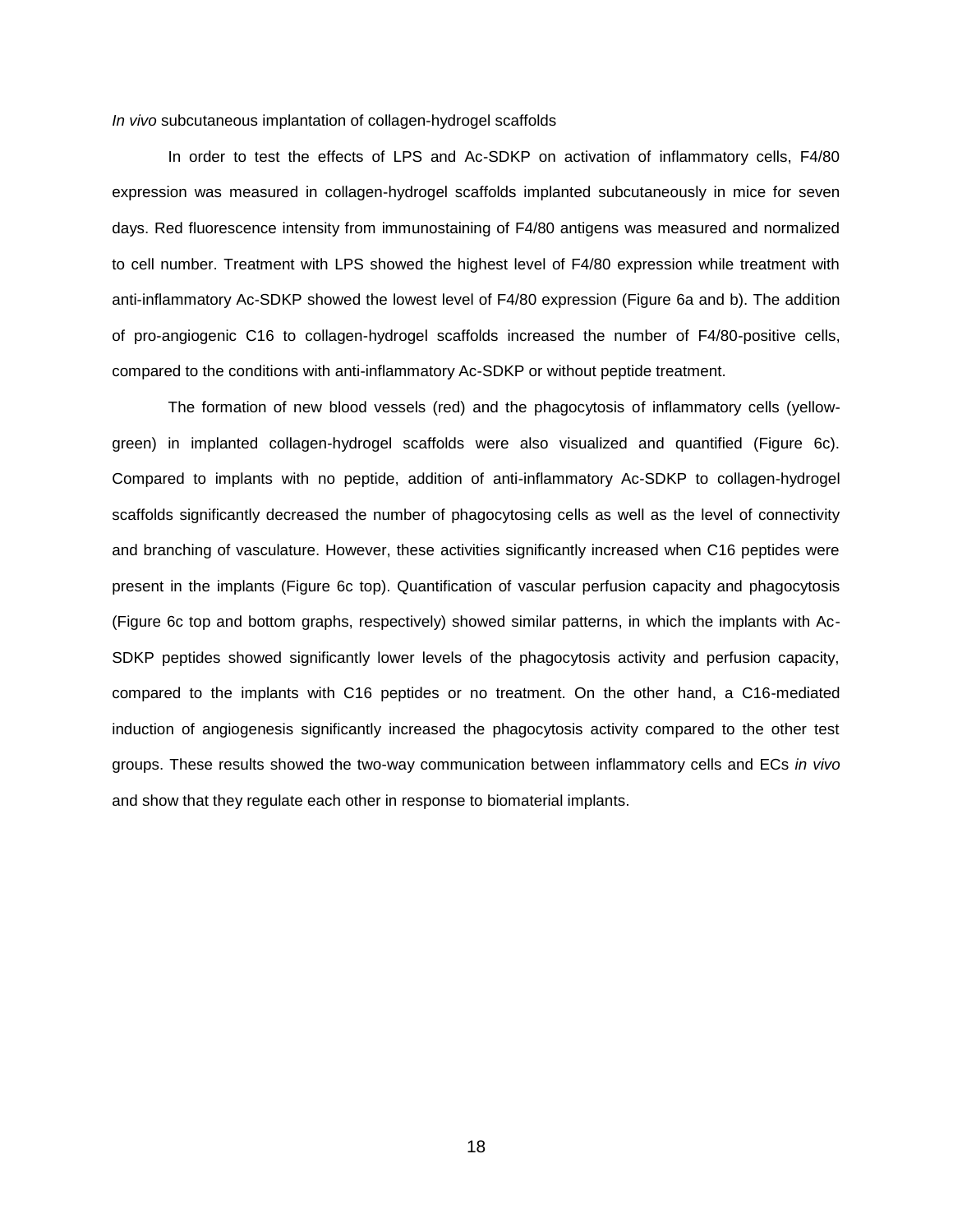



**Figure 6.** *In vivo* **angiogenesis and inflammatory cell activation with peptides in collagen-hydrogel scaffolds. A.**  Fluorescence images showing F4/80-positive macrophages (red) out of cells (blue nuclei) infiltrated into implanted scaffolds with LPS (100ng) (top left), C16 (75μg) (bottom left), Ac-SDKP (75μg) (bottom right), or no peptide (top right). **B.** The intensity of red fluorescence (F4/80) was normalized to the corresponding cell number (graph), indicating the degree of macrophage activation. **C.**  Fluorescence images showing new blood vessels (red), which were visualized by fluorescent microangiography, and macrophages phagocytosing *E.coli* particles (yellowish green) in scaffold implants with no peptide (top left), C16 (75μg) (top middle), or Ac-SDKP (75μg) (top right). Scale bar = 100μm. b-c) \*p< 0.05 vs. a control group (no peptide or LPS).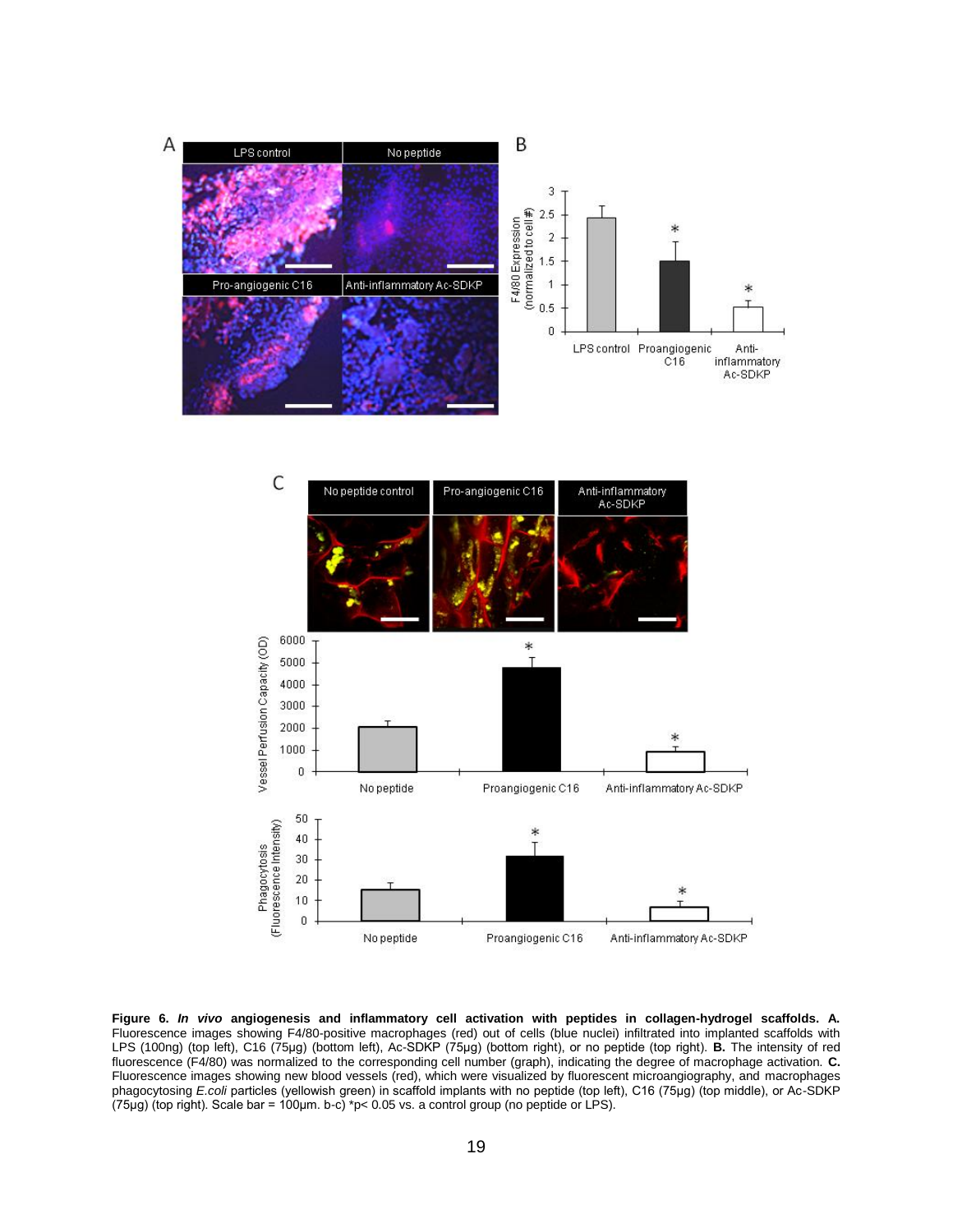#### **Discussion**

<span id="page-25-0"></span>The primary goal of this study was to elucidate a mechanism of communication between angiogenesis and inflammation in biomaterial implants. The results indicate that angiogenesis and inflammation are interconnected through feedback mechanisms. In particular, the causative roles of inflammatory cell activation in angiogenesis are evident by effects of pro-or anti-inflammatory molecules on angiogenic activity. This feedback relationship must be taken into consideration when optimizing the host response to biomaterial implants. This study suggests that the host immune response should be properly preserved and controlled to enhance angiogenesis for functional survival of biomaterial implants.

A series of PEG-cross-linked tyrosine-derived poly (X%DTE-co-Y%DT carbonates) provided a modifiable template for creating porous hydrogel scaffolds through salt leaching and phase separation. These scaffolds proved to be highly porous, with a high degree of interconnectivity that aided oxygen and nutrient transport, cell growth, and migration into internal layers of hydrogel scaffolds. Unlike many common hydrogels, which become stiffer as cross-linking degree increases, these hydrogels become more hydrophilic and compliant with increasing crosslink density most likely due to increased water absorption by PEG-cross-linkers [\[26,](#page-30-2) [38\]](#page-30-14). As the PEG content increased from 0% to 8% and to 20% in the mixture with (90%DTE-co-10%DT carbonate), the thickness of the accumulated fibrin layer significantly decreased, confirming the PEG-mediated repellent effect on protein adsorption [\[39,](#page-31-0) [40\]](#page-31-1). The cross-linking density also influences the degradation rate, which is important for controlling angiogenesis and tissue regeneration. Increasing the cross-linking density decreased the degradation rate of the hydrogel scaffold. This is most likely due to increased covalent bonds formed among polymer chains through cross-linking, which slow the disintegration rate of the hydrogel. These hydrogel scaffolds can serve as a unique system for studying angiogenesis and inflammation by controlling the crosslink density and pore structure, thereby controlling the mechanical properties and degradation rate.

Introduction of synthetic peptides, pro-angiogenic C16, anti-angiogenic C16Y, control peptide C16L, and anti-inflammatory Ac-SDKP, as well as the pro-inflammatory molecule LPS, allowed for the control of inflammation and angiogenesis. These peptides were incorporated into the hydrogel by hybridization with a collagen gel, which proved to remain stable over time, allowing sustained release of the peptides from the collagen-hydrogel scaffolds. The peptides used in this study came from two distinct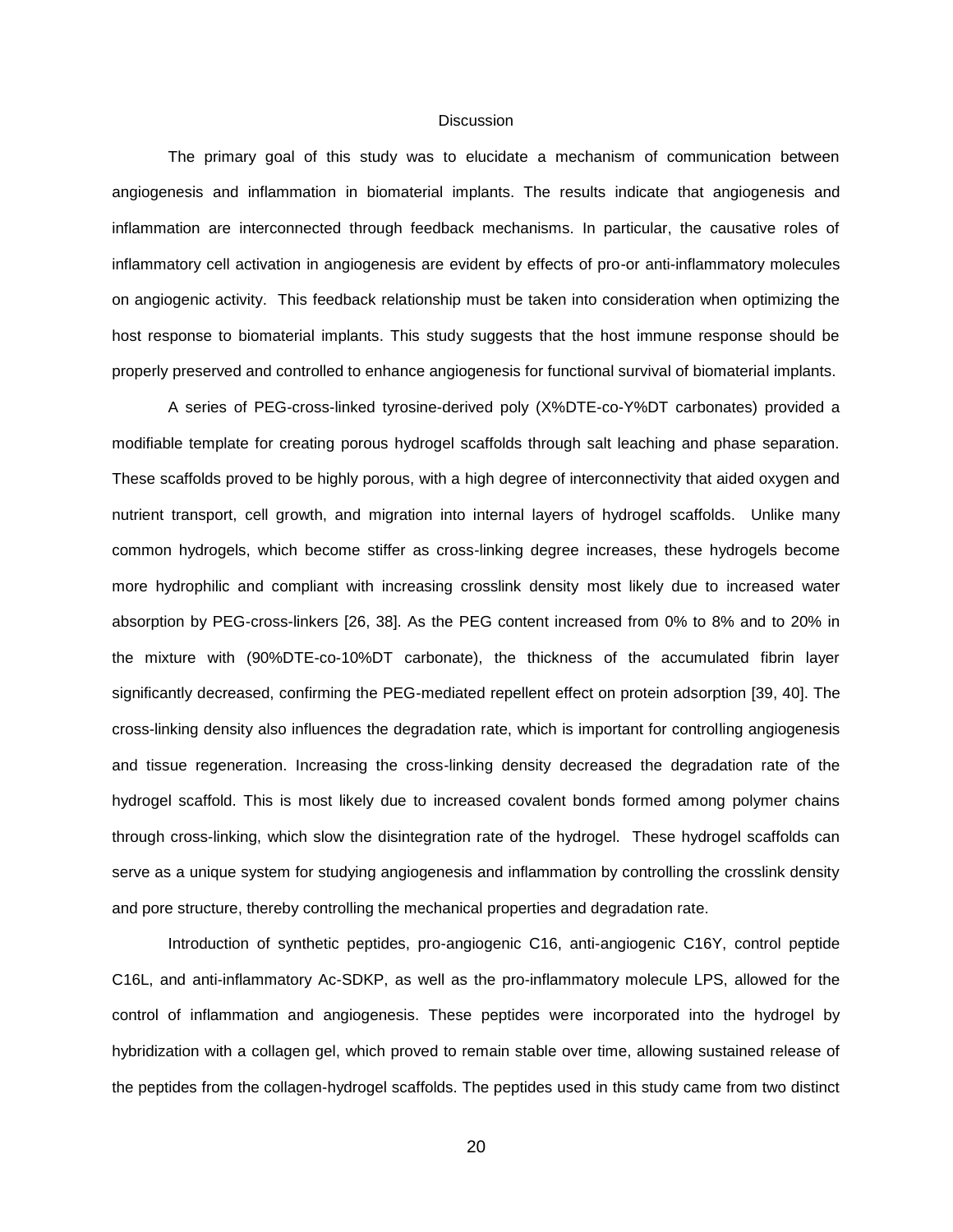groups: long peptides (including C16, C16Y, and C16L) and short peptides (including Ac-SDKP and Ac-DKSP). Both types of peptides were released from the scaffold in a sustained manner over time, but long peptides showed a faster burst release than the short peptides. After 14 days, however, both short and long peptides released almost the same amount. This sustained release allows cells to be exposed to peptides extended periods of time. The pro-angiogenic effect of the C16 peptide was verified by the increase in endothelial cell migration into the scaffold, and the increase in tube formation compared to conditions without C16 peptide. Collagen-filled hydrogel scaffolds with Ac-SDKP reduced phagocytosis, compared to scaffolds without Ac-SDKP or with pro-inflammatory LPS.

When macrophages and ECs were co-cultured in peptide and collagen-filled hydrogel scaffolds, the same trend in both EC tubulogenesis and macrophage phagocytosis was observed in response to variations in the types and combination of functional peptides, indicating interconnectivity between the two cell activities (Figure 5). In the presence of anti-inflammatory Ac-SDKP, both phagocytosis and tubulogenesis decreased while both activities increased in the presence of pro-angiogenic C16. In response to the combination of anti-angiogenic C16Y with anti-inflammatory Ac-SDKP, both phagocytic activity and tubulogenesis were minimized, while both activities were maximized in response to the combination of pro-antiogenic C16 with pro-inflammatory LPS. C16, with or without the addition of pro- or anti-inflammatory molecules, induced higher levels of both tube formation and phagocytic activity than C16Y, with or without the addition of pro-or anti-inflammatory molecules, indicating that although angiogenesis increased upon the addition of pro-inflammatory LPS and decreased upon the addition of Ac-SDKP, these changes cannot fully compensate for the effects of pro-angiogenic C16 and antiangiogenic C16Y. These results show that the communication between angiogenesis and inflammation is not one-sided. Moreover, the two-way feedback interactions between inflammatory responses and angiogenic processes suggest that elimination of host inflammatory responses through modification of biomaterial properties may impede tissue interactions with implants and further regeneration by impairing blood vessel formation.

*In vivo* experiments verified the cross-talk between angiogenesis and inflammation in biomaterial implants as collagen-hydrogel scaffolds containing anti-inflammatory Ac-SDKP had fewer activated phagocytic cells, but also revealed fewer functional blood vessels with less branching compared to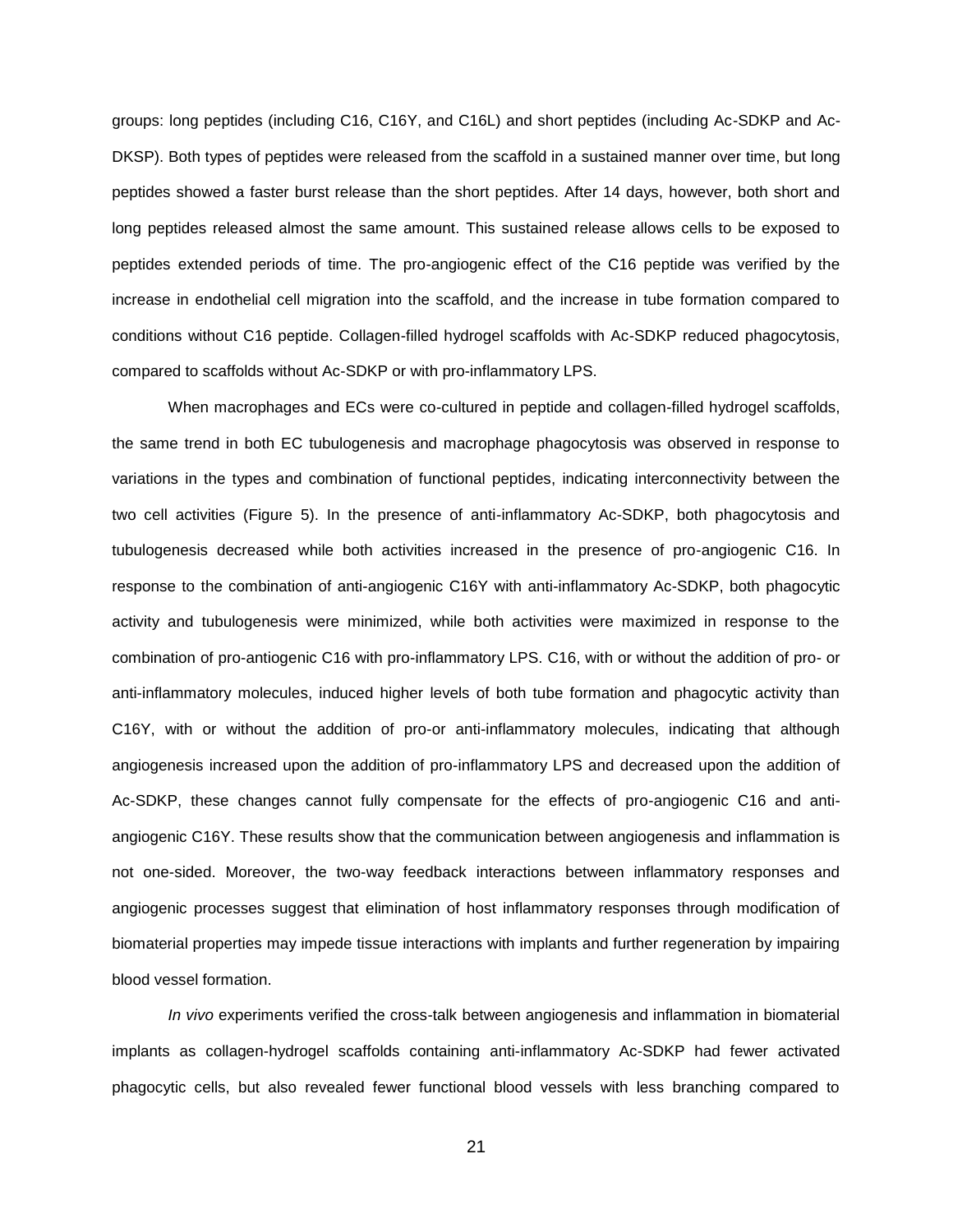scaffolds with no peptide or C16 treatment. Collagen-hydrogel scaffolds containing pro-angiogenic C16 recruited many phagocytic cells, particularly near the newly-formed blood vessels, and therefore showed significantly higher levels of perfusion capacity and phagocytosis activity compared to scaffolds containing Ac-SDKP. The same result was also observed in the immunohistochemistry analysis of excised implants. F4/80 antigen expression, as seen on a wide range of activated inflammatory cells (e.g. mature tissue macrophages) [\[41\]](#page-31-2), was higher with C16 treatment than with no peptide or Ac-SDKP treatment. These results indicate that inflammatory cell response may contribute to the formation of intact functional blood vessels in the implants *in vivo*, but this response is not one-sided. Inflammatory cells influence ECs and ECs influence inflammatory cells in a bi-directional method of communication.

Emerging evidence points to the probability that inflammatory changes regulate the neovascularization that is associated with wound healing, tumor growth, and inflammatory disease, such as psoriasis, arthritis, and atherosclerosis. Inflammatory cells recruited to the inflamed or injured tissue can release growth factors as well as proteases capable of modulating tissue structure and promoting angiogenesis [\[5\]](#page-29-4). Several studies revealed that the degree of inflammation was related to the level of vascularization of the biomaterial implants [\[9,](#page-29-16) [10\]](#page-29-17). The pro-angiogenic vascular endothelial growth factor (VEGF) has potent vascular permeability-enhancing properties in addition to being a chemo-attractant for mononuclear cells. Activated human inflammatory cells, such as peripheral blood mononuclear cells and neutrophils, express VEGF [\[8,](#page-29-18) [42\]](#page-31-3), indicating another inflammatory-mediated pathway important in angiogenic activities. In future studies we will investigate the mechanism of this communication and identify how these specific factors play a role in inflammatory cell-mediated angiogenesis. The elucidation of a clear mechanism will provide an efficient and realistic paradigm of the interconnectivity of inflammation with angiogenesis for the functional survival of biomaterial implants. The current study provides a new concept for biomaterial design which utilizes flexible inflammatory parameters to control angiogenesis for the eventual success of therapeutic interventions.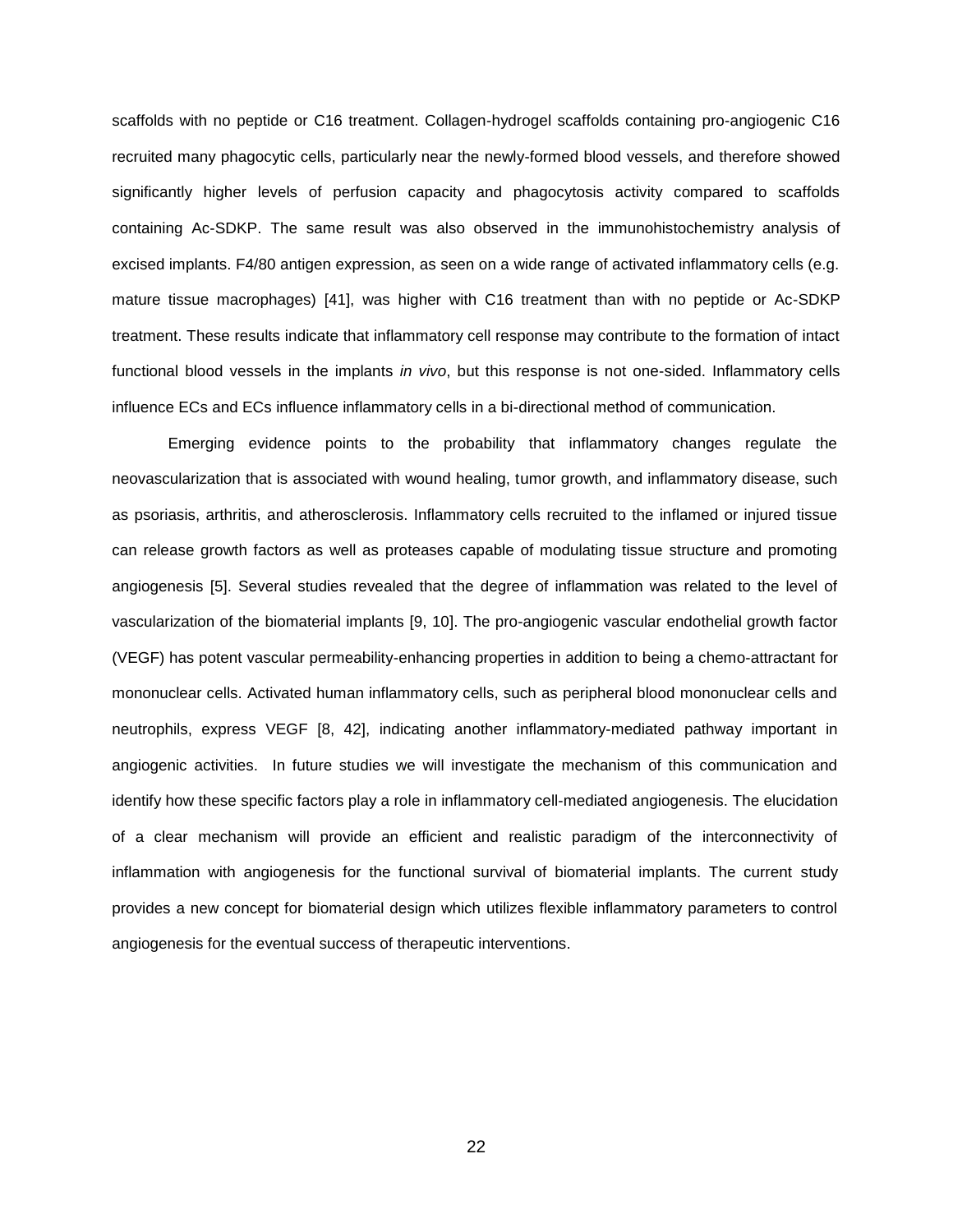## CHAPTER III

# **CONCLUSION**

<span id="page-28-1"></span><span id="page-28-0"></span>A clear interconnectivity between angiogenic and inflammatory activities was found from *in vitro*  and *in vivo* studies using bioactive hydrogel scaffolds hybridized with functional peptides, indicating an inflammatory mechanism regulating follow-up angiogenic processes in hydrogels. This study suggests that the host immune response should be properly preserved and controlled to enhance angiogenesis for functional survival of biomaterial implants. Elucidating the mechanisms behind the communication of these two processes will provide a method for the optimization of host response to biomaterials.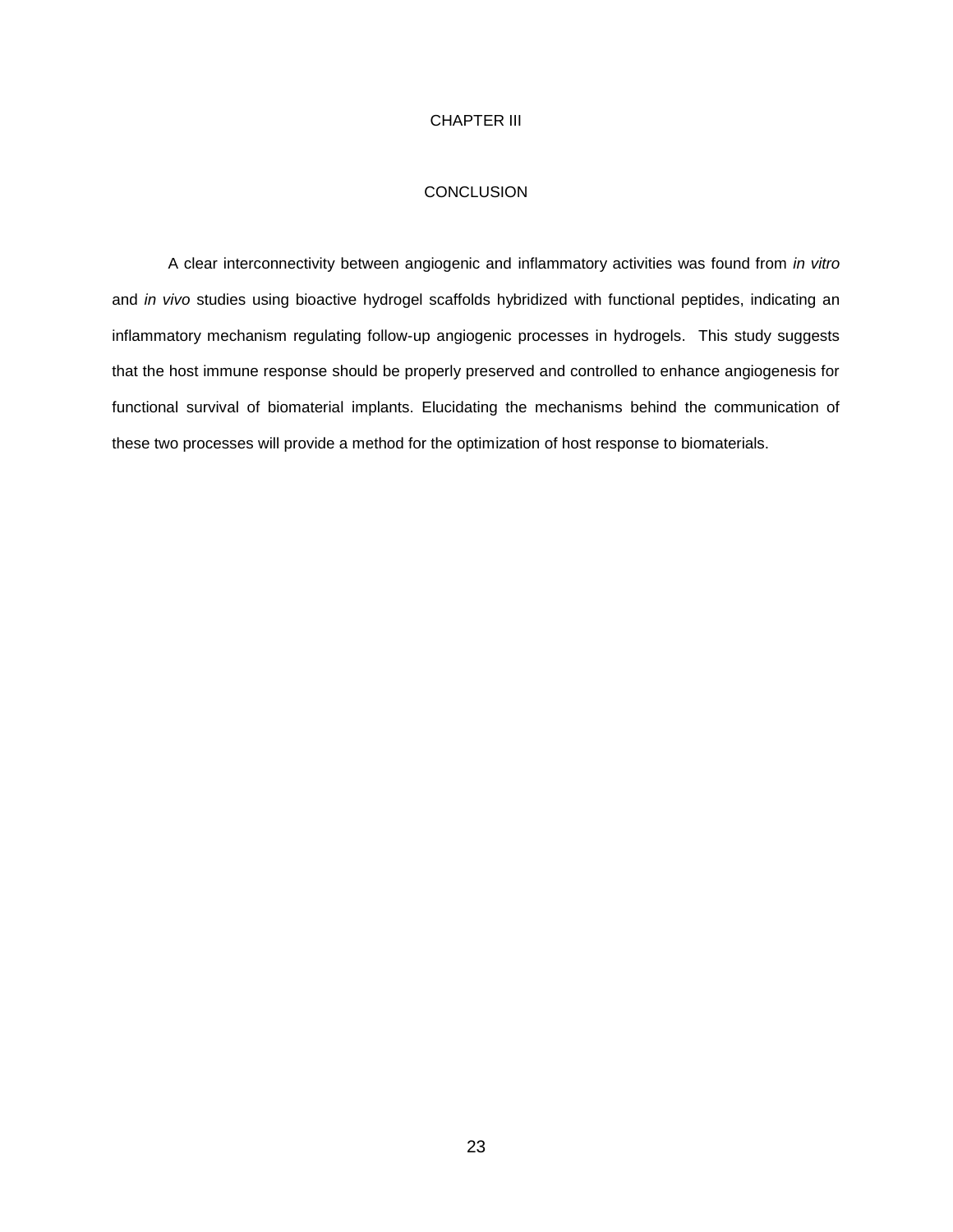# REFERENCES

<span id="page-29-0"></span>[1] Bailey LO, Washburn NR, Simon CG, Chan ES, Wang FW. Quantification of inflammatory cellular responses using real-time polymerase chain reaction. J Biomed Mater Res A. 2004;69A:305-13.

<span id="page-29-1"></span>[2] Hu WJ, Eaton JW, Tang LP. Molecular basis of biomaterial-mediated foreign body reactions. Blood. 2001;98:1231-8.

<span id="page-29-2"></span>[3] Lutolf MP, Hubbell JA. Synthetic biomaterials as instructive extracellular microenvironments for morphogenesis in tissue engineering. Nat Biotechnol. 2005;23:47-55.

<span id="page-29-3"></span>[4] Bachetti T, Morbidelli L. Endothelial cells in culture: A model for studying vascular functions. Pharmacol Res. 2000;42:9-19.

<span id="page-29-4"></span>[5] Shamamian P, Schwartz JD, Pocock BJ, Monea S, Whiting D, Marcus SG, et al. Activation of progelatinase A (MMP-2) by neutrophil elastase, cathepsin G, and proteinase-3: a role for inflammatory cells in tumor invasion and angiogenesis. J Cell Physiol. 2001;189:197-206.

<span id="page-29-5"></span>[6] Scapini P, Nesi L, Morini M, Tanghetti E, Belleri M, Noonan D, et al. Generation of biologically active angiostatin kringle 1-3 by activated human neutrophils. J Immunol. 2002;168:5798-804.

[7] Lee S, Zheng M, Kim B, Rouse BT. Role of matrix metalloproteinase-9 in angiogenesis caused by ocular infection with herpes simplex virus. J Clin Invest. 2002;110:1105-11.

<span id="page-29-18"></span>[8] Webb NJ, Myers CR, Watson CJ, Bottomley MJ, Brenchley PE. Activated human neutrophils express vascular endothelial growth factor (VEGF). Cytokine. 1998;10:254-7.

<span id="page-29-16"></span>[9] Sung HJ, Meredith C, Johnson C, Galis ZS. The effect of scaffold degradation rate on threedimensional cell growth and angiogenesis. Biomaterials. 2004;25:5735-42.

<span id="page-29-17"></span>[10] Sung HJ, Johnson CE, Lessner SM, Magid R, Drury DN, Galis ZS. Matrix metalloproteinase 9 facilitates collagen remodeling and angiogenesis for vascular constructs. Tissue Eng. 2005;11:267-76.

<span id="page-29-6"></span>[11] Chung TW, Yang MG, Liu DZ, Chen WP, Pan CI, Wang SS. Enhancing growth human endothelial cells on Arg-Gly-Asp (RGD) embedded poly (epsilon-caprolactone) (PCL) surface with nanometer scale of surface disturbance. J Biomed Mater Res A. 2005;72A:213-9.

<span id="page-29-7"></span>[12] Xu CY, Yang F, Wang S, Ramakrishna S. In vitro study of human vascular endothelial cell function on materials with various surface roughness. J Biomed Mater Res A. 2004;71A:154-61.

<span id="page-29-8"></span>[13] Zhao X, Harris JM. Novel degradable poly(ethylene glycol) hydrogels for controlled release of protein. J Pharm Sci. 1998;87:1450-8.

<span id="page-29-9"></span>[14] Bryant SJ, Anseth KS. Hydrogel properties influence ECM production by chondrocytes photoencapsulated in poly(ethylene glycol) hydrogels. J Biomed Mater Res. 2002;59:63-72.

<span id="page-29-10"></span>[15] Pieper JS, van Wachem PB, van Luyn MJA, Brouwer LA, Hafmans T, Veerkamp JH, et al. Attachment of glycosaminoglycans to collagenous matrices modulates the tissue response in rats. Biomaterials. 2000;21:1689-99.

<span id="page-29-11"></span>[16] Sieminski AL, Gooch KJ. Biomaterial-microvasculature interactions. Biomaterials. 2000;21:2233-41.

<span id="page-29-12"></span>[17] Dziubla TD, Lowman AM. Vascularization of PEG-grafted macroporous hydrogel sponges: A threedimensional in vitro angiogenesis model using human microvascular endothelial cells. J Biomed Mater Res A. 2004;68A:603-14.

<span id="page-29-13"></span>[18] Yu C, Kohn J. Tyrosine-PEG-derived poly(ether carbonate)s as new biomaterials. Part I: synthesis and evaluation. Biomaterials. 1999;20:253-64.

<span id="page-29-14"></span>[19] Burkoth AK, Burdick J, Anseth KS. Surface and bulk modifications to photocrosslinked polyanhydrides to control degradation behavior. J Biomed Mater Res. 2000;51:352-9.

<span id="page-29-15"></span>[20] Ponce ML, Hibino S, Lebioda AM, Mochizuki M, Nomizu M, Kleinman HK. Identification of a potent peptide antagonist to an active laminin-1 sequence that blocks angiogenesis and tumor growth. Cancer Res. 2003;63:5060-4.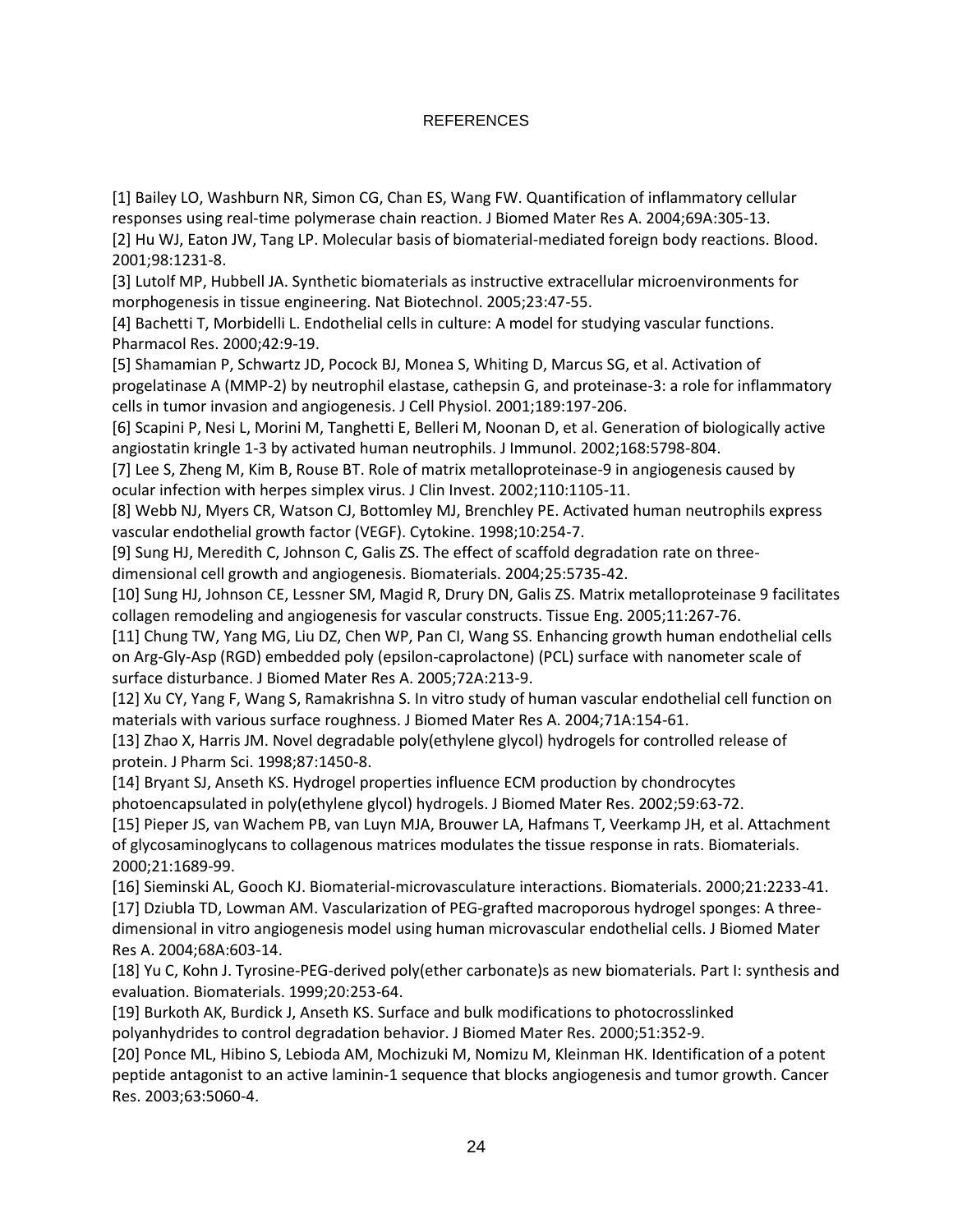<span id="page-30-0"></span>[21] Malinda KM, Nomizu M, Chung M, Delgado M, Kuratomi Y, Yamada Y, et al. Identification of laminin alpha1 and beta1 chain peptides active for endothelial cell adhesion, tube formation, and aortic sprouting. FASEB J. 1999;13:53-62.

<span id="page-30-1"></span>[22] Yang F, Yang XP, Liu YH, Xu J, Cingolani O, Rhaleb NE, et al. Ac-SDKP reverses inflammation and fibrosis in rats with heart failure after myocardial infarction. Hypertension. 2004;43:229-36.

[23] Cavasin MA. Therapeutic potential of thymosin-beta4 and its derivative N-acetyl-seryl-aspartyl-lysylproline (Ac-SDKP) in cardiac healing after infarction. Am J Cardiovasc Drugs. 2006;6:305-11.

[24] Cingolani OH, Yang XP, Liu YH, Villanueva M, Rhaleb NE, Carretero OA. Reduction of cardiac fibrosis decreases systolic performance without affecting diastolic function in hypertensive rats. Hypertension. 2004;43:1067-73.

[25] Rasoul S, Carretero OA, Peng HM, Cavasin MA, Zhuo JL, Sanchez-Mendoza A, et al. Antifibrotic effect of Ac-SDKP and angiotensin-converting enzyme inhibition in hypertension. J Hypertens. 2004;22:593-603.

<span id="page-30-2"></span>[26] Sung HJ, Labazzo KMS, Bolikal D, Weiner MJ, Zimnisky R, Kohn J. Angiogenic competency of biodegradable hydrogels fabricated from polyethylene glycol-crosslinked tyrosine-derived polycarbonates. Eur Cells Mater. 2008;15:77-86.

<span id="page-30-3"></span>[27] Kuratomi Y, Nomizu M, Tanaka K, Ponce ML, Komiyama S, Kleinman HK, et al. Laminin gamma 1 chain peptide, C-16 (KAFDITYVRLKF), promotes migration, MMP-9 secretion, and pulmonary metastasis of B16-F10 mouse melanoma cells. Br J Cancer. 2002;86:1169-73.

<span id="page-30-4"></span>[28] Wan Y, Yu A, Wu H, Wang Z, Wen D. Porous-conductive chitosan scaffolds for tissue engineering II. in vitro and in vivo degradation. J Mater Sci Mater Med. 2005;16:1017-28.

<span id="page-30-5"></span>[29] Sung HJ, Luk A, Murthy NS, Liu E, Jois M, Joy A, et al. Poly(ethylene glycol) as a sensitive regulator of cell survival fate on polymeric biomaterials: the interplay of cell adhesion and pro-oxidant signaling mechanisms. Soft Matter. 2010;6:5196-205.

<span id="page-30-6"></span>[30] Voinova MV, Rodahl M, Jonson M, Kasemo B. Viscoelastic acoustic response of layered polymer films at fluid-solid interfaces: Continuum mechanics approach. Phys Scripta. 1999;59:391-6.

<span id="page-30-7"></span>[31] Weber N, Pesnell A, Bolikal D, Zeltinger J, Kohn J. Viscoelastic properties of fibrinogen adsorbed to the surface of biomaterials used in blood-contacting medical devices. Langmuir. 2007;23:3298-304.

<span id="page-30-8"></span>[32] Sung HJ, Yee A, Eskin SG, McIntire LV. Cyclic strain and motion control produce opposite oxidative responses in two human endothelial cell types. Am J Physiol-Cell Ph. 2007;293:C87-C94.

<span id="page-30-9"></span>[33] Nau GJ, Richmond JF, Schlesinger A, Jennings EG, Lander ES, Young RA. Human macrophage activation programs induced by bacterial pathogens. Proc Natl Acad Sci U S A. 2002;99:1503-8.

<span id="page-30-10"></span>[34] Foukas LC, Katsoulas HL, Paraskevopoulou N, Metheniti A, Lambropoulou M, Marmaras VJ. Phagocytosis of Escherichia coli by insect hemocytes requires both activation of the Ras/mitogenactivated protein kinase signal transduction pathway for attachment and beta3 integrin for internalization. J Biol Chem. 1998;273:14813-8.

<span id="page-30-11"></span>[35] Wan CP, Park CS, Lau BH. A rapid and simple microfluorometric phagocytosis assay. J Immunol Methods. 1993;162:1-7.

<span id="page-30-12"></span>[36] Johnson C, Sung HJ, Lessner SM, Fini ME, Galis ZS. Matrix metalloproteinase-9 is required for adequate angiogenic revascularization of ischemic tissues - Potential role in capillary branching. Circ Res. 2004;94:262-8.

<span id="page-30-13"></span>[37] Xue. PU/PTFE-stimulated monocyte-derived soluble factors induced inflammatory

activation in endothelial cells. Toxicology in Vitro. 2010:404-10.

<span id="page-30-14"></span>[38] Sun G, Zhang XZ, Chu CC. Effect of the molecular weight of polyethylene glycol (PEG) on the properties of chitosan-PEG-poly(N-isopropylacrylamide) hydrogels. J Mater Sci Mater Med. 2008;19:2865-72.